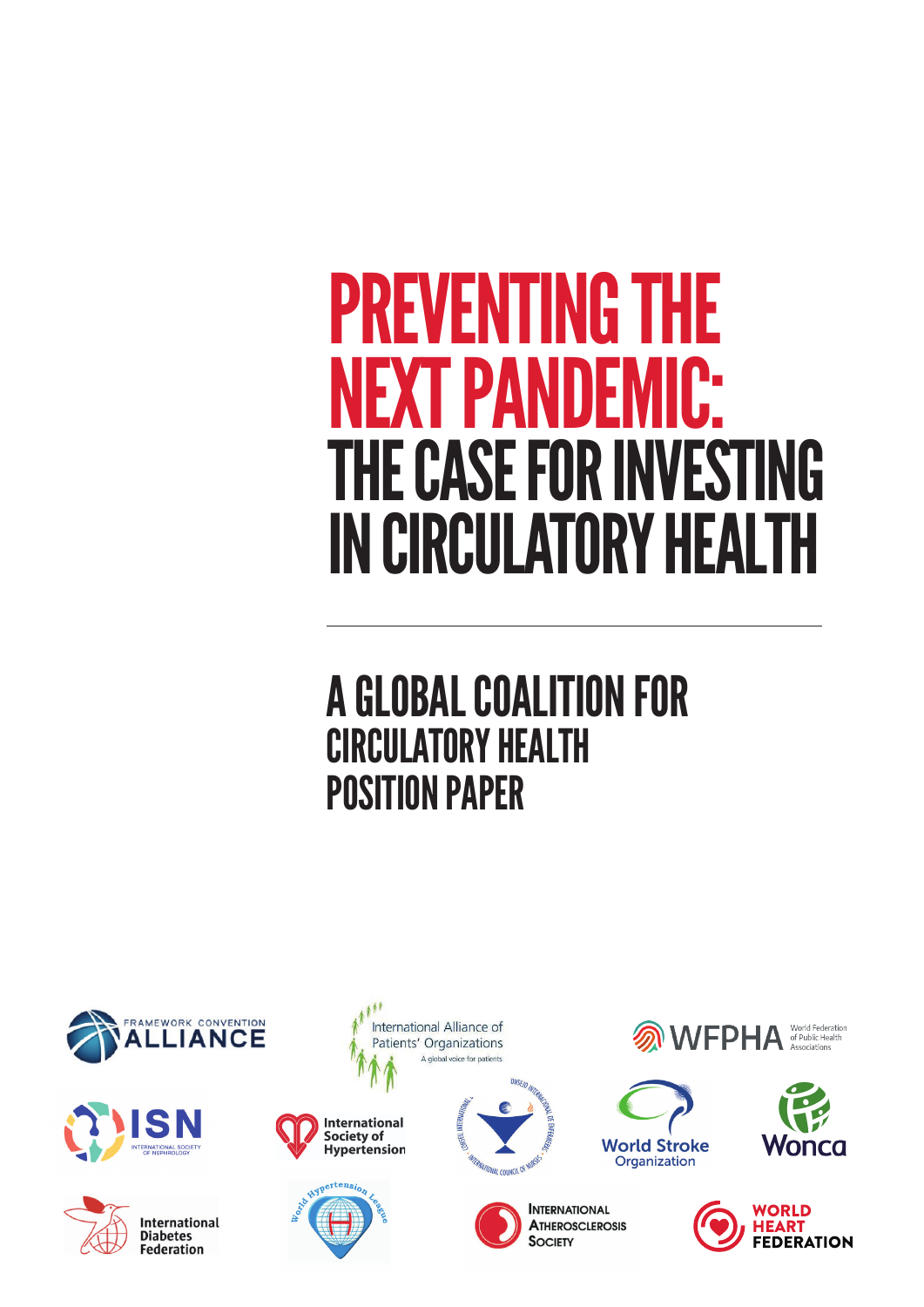### **CONTEXT: WHY CIRCULATORY HEALTH, WHY NOW Introduction**

The Coronavirus Disease 2019 (COVID-19) has had a continuous and robust impact on world health. The resulting COVID-19 pandemic has had a devastating physical, mental and fiscal impact on the millions of people living with noncommunicable diseases (NCDs), as they have a higher risk of severe illness and death from COVID-19. COVID-19 has been associated with an excess in all-cause and cardiovascular disease (CVD) mortality [1,2] beyond that related to the infection itself and its immediate consequences. Studies in the United Kingdom (UK) and United States of America (USA) have clearly shown increasing deaths from ischemic heart disease, stroke and hypertensive disease due to COVID-19 [1,2]. Overall, the impact has been greater in individuals with lower socioeconomic status, [2,3] even in high income nations [4].

In addition to older age, people living with CVD, stroke, obesity, diabetes, kidney disease, and hypertension are at a particularly greater risk for severe forms of COVID-19 and its consequences [5]. Simultaneously, the burden of COVID-19 and the measures necessary to retard its progression have had a significant impact upon health systems. Lockdowns, reduction in CVD-related visits to emergency units, as well as cancellation of medical appointments, laboratory tests and the consequent inadequate control of CVD risk factors have all been quoted as possible causes for indirect excess mortality due to SARS-CoV-2 infection [6]. Consequently, the lack of adequate control of CVD risk factors and rising rates of sedentary lifestyles, obesity and type 2 diabetes may herald an ominous long-term impact on CVD [6,7].

Recent data have shown a decline in the assessment of risk factors such as blood pressure and cholesterol, despite the increase in the use of novel and telemedicine resources [7]. There is particular concern regarding people with, or at a greater risk of, type 2 diabetes during the COVID-19 pandemic. People living with diabetes not only have a greater risk of severe disease and mortality from COVID-19, but it has also impacted the management of diabetes. Data from the UK indicate reduction in diagnosis due to disruption of the health care system, as well as inadequate monitoring of glucose and CVD risk factors in people with type 2 diabetes [8]. This may

lead to an increased risk of CVD over the medium term. Similarly, people with advanced chronic kidney disease undergoing dialysis faced the dual challenge of being both at higher (up to 20 times greater than the general population) risk of infection from SARS-CoV-2 due to their inability to self-isolate because they require regular in-centre care surrounded by numerous other patients as well as staff and having a disproportionately higher level of suffering from adverse outcomes once infected [9].

Predictably, the impact of COVID-19 upon circulatory health will be of a greater extent and longer duration in middle and low-income countries due to late onset and expansion of vaccination [10]. In addition, these regions present a greater burden of CVD and risk factors [11] than those with higher income, with previous deficiencies of health care systems and burgeoning intrinsic economic disparities [12] may increase disease burden even more.

In conclusion, COVID-19 impacts health beyond complications of infectious diseases and the current and future impact upon circulatory health must be faced directly. It is of extreme importance to identify and adequately manage those at greater risk to mitigate the already elevated burden of circulatory disease, with the greatest impact felt in low- and middle-income world regions. As the chief representatives of the global circulatory health community and patients, the Global Coalition for Circulatory Health has a unique responsibility to draw policymakers' attention to the tsunami of post-pandemic consequences lying in wait. ■

#### **CONTEXT: THE IMPORTANCE OF EVIDENCE-BASED SCIENCE, RECOMMENDATIONS, AND EDUCATION**

COVID-19 has brought a massive stress test upon health care practice and science overall [13]. The severity of the disease, the initial uncertainty, absence of adequate evidence about its natural history, prevention, therapies, and unprecedented restrictions on modern social life together, contributed to the difficulties. Furthermore, the distribution of unfounded and unproven recommendations on social media fuelled by political agendas, conspiracy theorists as well as ill-informed or opportunistic doctors and scientists, has created a very difficult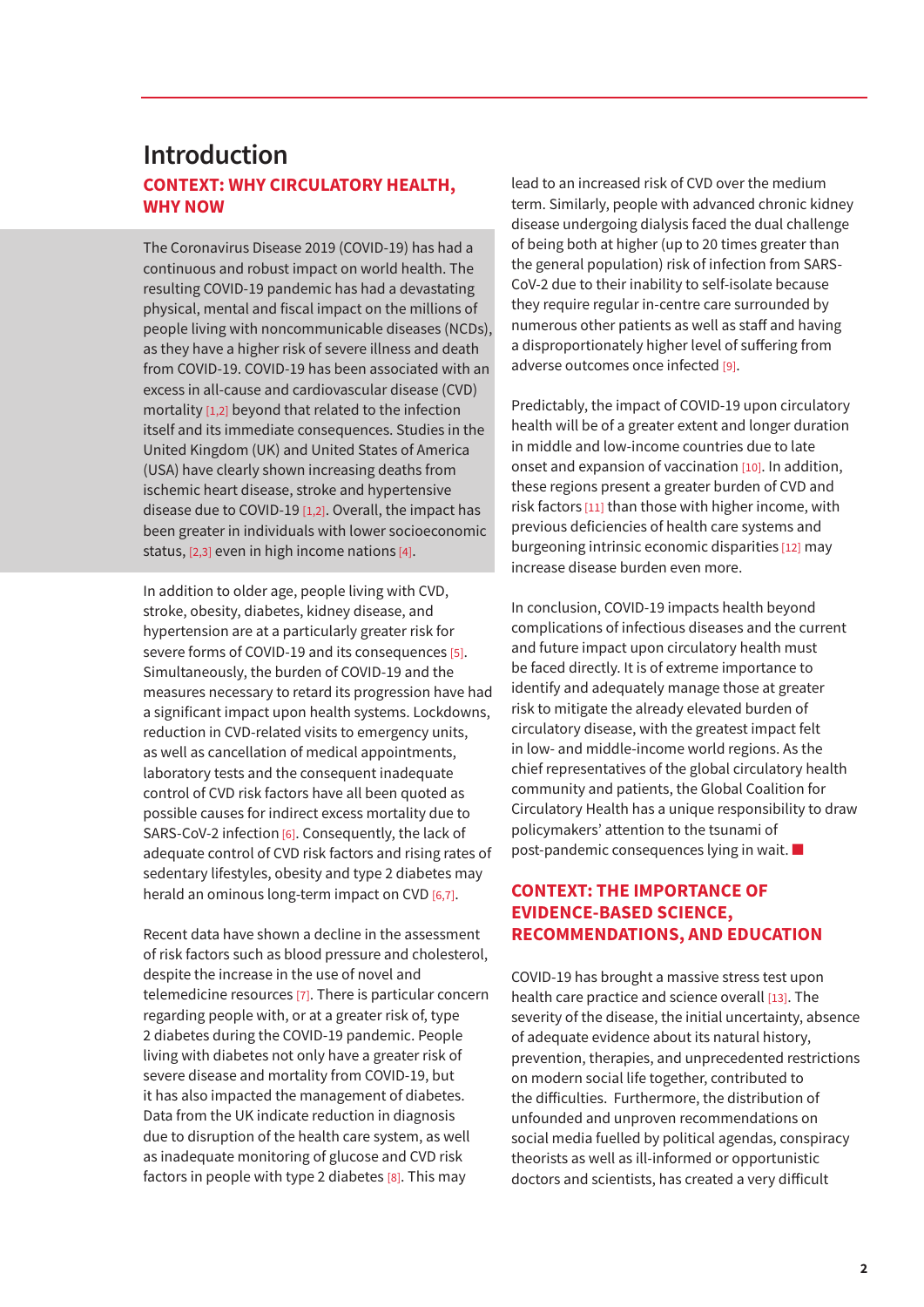situation for health authorities, governments, and health care practitioners [14,15]. Specifically, inadequate evidence has led to use of ineffective and possibly harmful therapies [16] and failure to use masks and maintain social distancing may have cost the lives of hundreds of thousands of people worldwide  $[17]$ .

Fortunately, randomized clinical trials have clearly shown what works or not in COVID-19 and vaccines are changing the face of the pandemic. On the positive side, the scientific community and industry has demonstrated our capacity to develop and bring to the market, in a few weeks or months, detection kits using different technologies (PCR, antigenic) and, in record time, effective vaccines, the most innovative ones based on mRNA technologies. Even if the access and distribution of billions of new products simultaneously worldwide is still a burning issue, industry has demonstrated in this particular case our capacity to fight effectively and very rapidly a new virus. However, lessons must be learned for the future on how authorities must deal with such enormous challenges, including the availability and affordability of vaccines and essential therapies.

COVID-19 has impacted health in several different ways and those at risk of or already living with CVD are at an especially heightened risk. Indeed, the excess mortality risk due to COVID-19 was comprised not only of consequences of infectious diseases but also those related to the cardiovascular system [1,2]. Fortunately, where the latter is concerned, there is robust evidence from randomized controlled studies that control of risk factors like dyslipidaemias, hypertension, smoking and diabetes can reduce the burden of circulatory diseases [18]. Though the Global Coalition for Circulatory Health acknowledges that emerging science does not always indicate a single course of action and political decisions will necessitate certain trade-offs, the Coalition fully endorses the use of adequate science and robust evidence-based medicine to guide its recommendations and educational programs to mitigate the burden of CVD in the post-COVID-19 era. ■

# **The COVID-19 pandemic and circulatory disease**

#### **INTERRUPTIONS TO SERVICES, ACCESS TO CARE**

During the evolution of the pandemic, risk factors for hospitalisation, severe complications of acute infection, ICU admission and death have been observed. The OpenSAFELY platform documented, across a large database of adults in the UK that chronic cardiac disease, stroke, dementia, reduced kidney function, uncontrolled diabetes and organ transplant considerably increase the risk of death in patients with a positive diagnosis of COVID 19 [19].

While OpenSAFELY shows that hypertension itself does not necessarily increase the risk for severe disease and death from COVID-19, many CVD patients also live with multiple coexisting comorbidities, which make them even more vulnerable to COVID-19 [20], and hypertension was observed as the most frequent comorbidity in patients who died from COVID-19 [21]. Diabetes with uncontrolled hyperglycaemia significantly increases the risk of severe COVID-19 as well as mortality, compared to the cohorts without diabetes, hyperglycaemia, or obesity [22]. Such weighted risk factors have also been used to produce QCOVID, a validated digital risk score, for use by practitioners/health systems analogous to CVD prevention scores [23].

International lockdown protocols, access to regular coronavirus reports and updates and overwhelmed healthcare services have resulted in a decline in individuals accessing healthcare services for non-COVID related conditions [4–6, 24–26]. The impact on the diagnosis, management and ongoing treatment of chronic conditions has left many people extremely vulnerable to complications. In many Low- and Middle-Income Countries (LMICs), the provision of in-centre dialysis was severely reduced during lockdowns resulting in patients needing dialysis not being able to receive their treatment [27,28]. While there has been a decline in hospital visits for acute myocardial infarctions [25,29] heart failure and in-centre dialysis there has been a rise in out-of-hospital deaths [27,28,30].

A survey of 1050 patients in the UK with heart failure found that 32% were reluctant to access healthcare systems and 65% reported that appointments were cancelled or postponed during lockdown [31]. A report from Uganda has demonstrated the inequalities in healthcare between HIV and hypertension.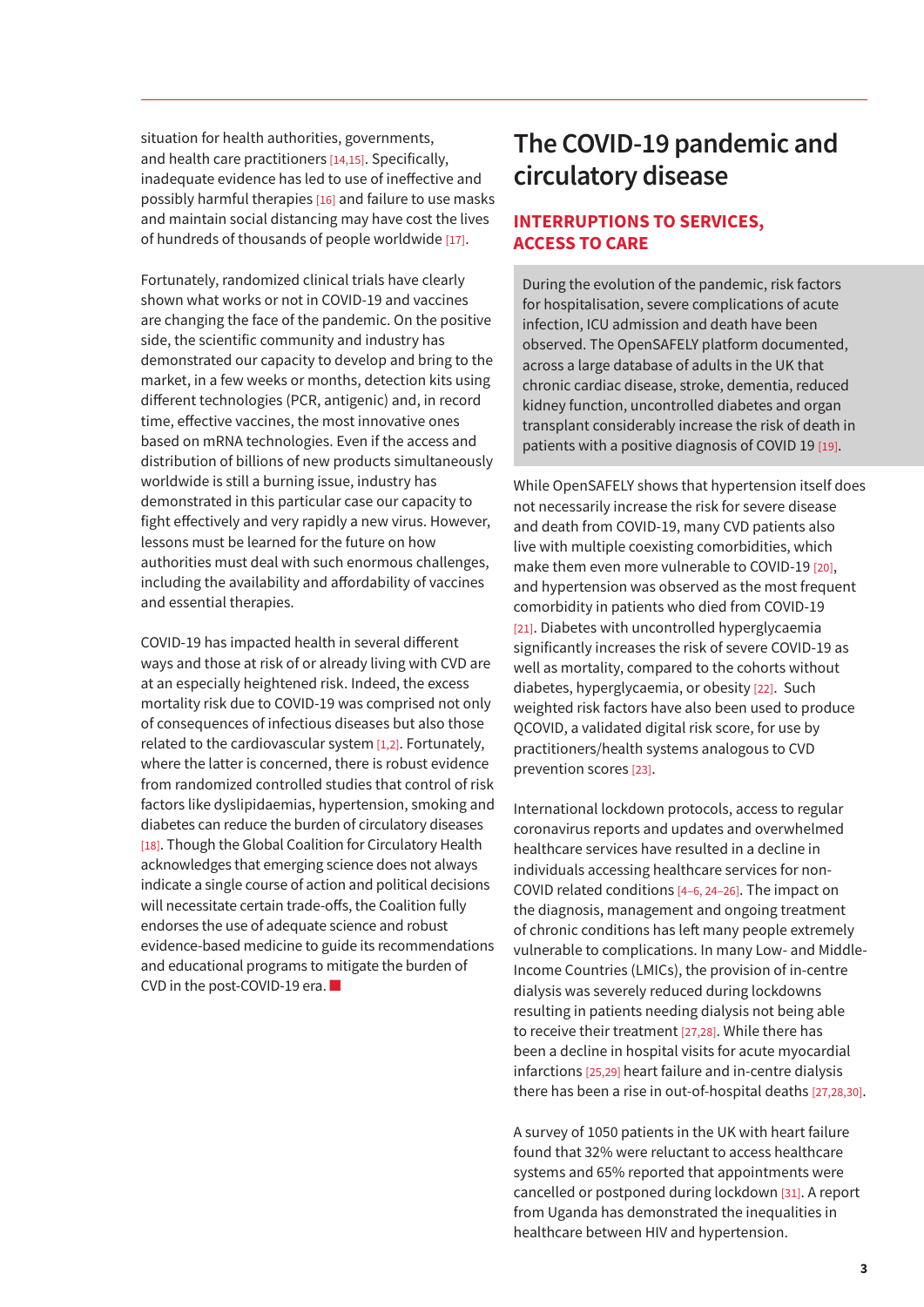In people with a combination of HIV and hypertension 92-100% could access their antiretrovirals in alternative health facilities, whereas only 4-8% could access antihypertensive medication as well [32]. People with chronic conditions (hypertension, stroke, diabetes, kidney disease and heart disease) had difficulty in accessing healthcare while lockdown led to sedentary lifestyle with increased stress and anxiety in a study from India [33]. A study from the US observed an apparent increase in deaths due to diabetes during the pandemic, which suggests an indirect impact of COVID-19 on routine diabetes care (hesitation in seeking medical attention in hospitals, patients discharged prematurely due to overwhelmed healthcare facilities, restrictions in outpatient care for diabetes, potential delays in emergency care) [34].

Inequalities in health care were brought to the fore by the COVID-19 pandemic. The decline in non-COVID related hospital admissions was greater in areas of resource constraints as was the decline in blood pressure control in people of colour [35]. Furthermore, there is less information available from LMICs with only a third of the publications in a recent review stemming from LMICs [25]. Access to telehealth or remote healthcare (e.g., home blood pressure monitoring and telemedicine consultations on glycaemic control for diabetes patients) is not necessarily able to alleviate these disparities because it often comes with the expense of extra personal equipment.

#### **MULTIMORBIDITIES AND THE GLOBAL NCD AGENDA**

The combined impacts of cardiovascular complications due to COVID-19 and interruptions to crucial medical interventions and ongoing care for people living with hypertension, diabetes, kidney disease, stroke, and other circulatory conditions – those most at risk of poor outcomes from COVID-19 – will exacerbate the already huge burden borne by stressed health systems worldwide.

To better understand the extent of disruptions to essential health services caused by the COVID-19 pandemic, in early 2021 the World Health Organisation (WHO) launched the second round of the *National pulse survey on continuity of essential health services during the COVID-19 pandemic*. The survey presents global findings from the 135 countries and territories that participated in the second round of the survey

during January-March 2021. The findings offer critical insight from country key informants into the extent of impact of the COVID-19 pandemic on essential health services across the life course, the reasons for those disruptions, and how countries are adapting strategies and approaches to maintain service delivery. This survey follows up on the WHO's pulse surveys distributed in 2020, including: **Pulse** [survey on](https://www.who.int/publications/i/item/WHO-2019-nCoV-EHS_continuity-survey-2020.1)  [continuity of essential health services during the](https://www.who.int/publications/i/item/WHO-2019-nCoV-EHS_continuity-survey-2020.1)  [COVID-19 pandemic;](https://www.who.int/publications/i/item/WHO-2019-nCoV-EHS_continuity-survey-2020.1) **[Rapid assessment](https://www.who.int/publications/i/item/9789240010291)** on the impact [of the COVID-19 pandemic on noncommunicable](https://www.who.int/publications/i/item/9789240010291)  [disease resources and services;](https://www.who.int/publications/i/item/9789240010291) **[Rapid assessment](https://www.who.int/publications/i/item/978924012455)**  [on the impact of COVID-19 on mental, neurological](https://www.who.int/publications/i/item/978924012455)  [and substance use services;](https://www.who.int/publications/i/item/978924012455) and pulse surveys on immunization (**[Round 1](https://www.who.int/immunization/GIN_March-April_2020.pdf?ua=1)** and **[Round 2](https://www.who.int/immunization/GIN_June_2020.pdf?ua=1)**).

The surveys together found that while nearly every participating Member State reported moderate to severe disruptions to essential services for NCDs, only 38% had explicitly included NCDs in their response and preparedness plans as prescribed by the 2020 World Health Assembly Resolution, while only 3% had explicitly allocated funds for these efforts.

It is therefore essential that governments and medical federations work across disease silos to speak with one voice for better integration of NCD services in emergency preparedness plans. Together, the organizations comprising the Global Coalition for Circulatory Health can reach tens or even hundreds of thousands of physicians, advocates, and members of the healthcare workforce around the world; all of whom have a part to play in the reduction of the compounding negative impacts of insufficient emergency preparedness on both circulatory and broader medical health. The convergence of other sectors and movements with a relevant role – from research and development to the manufacture of Protective Personal Equipment – contributes to the unique opportunity for action presented in the post-COVID era. ■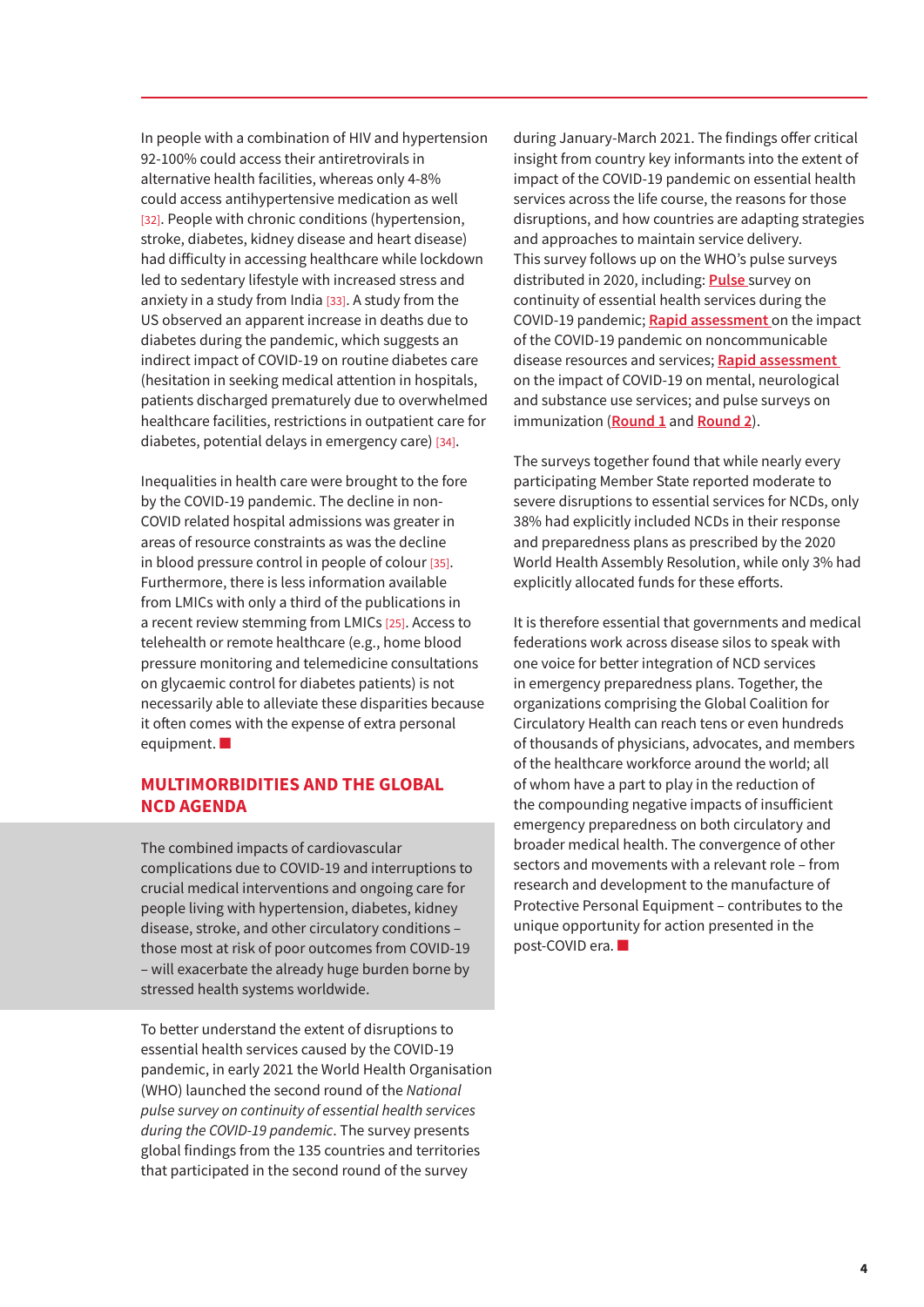# **Emergency response**

#### **SUPPORTING THE HEALTH WORKFORCE**

A number of crucial issues must be addressed if WHO Member States are to create more robust and resilient health workforces. To begin, most of the global health workforce are women working on the front line. The combination of direct exposure to the virus, violence, and stigma, in addition to the double burden of care, has made it clear that gender must be taken into account when we plan how to support and protect the workforce in future health crises.

Accessibility to Personal Protection Equipment (PPE) should be considered a minimum requirement, but just as important—we must plan service delivery in teams and develop health systems which protect those who are exposed to the heaviest burden, both in primary and in secondary care.

Member states also need to address the imbalance of the workforce. There is an increasing amount of evidence indicating that primary care, manned with multidisciplinary teams, is a requirement for resilient health systems. The COVID-19 pandemic has made it even more evident and pressing that resilient health systems require a strong primary care with multidisciplinary teams. High priority should be placed on addressing the imbalance of the workforce to ensure provision of efficient and high-quality primary care to all people.

For effective prevention, screening and triage, measures should be tailored to local contexts and address the needs related to an ageing population and the NCD epidemic, which was on the rise long before the current pandemic. Triage, screening, and gatekeeping are necessary to provide people with the right level of care and to avoid unnecessary hospital admissions. As secondary care continues to dominate in medical and nursing schools globally, it is crucial that undergraduate and postgraduate training be reformed and take place in primary care settings. Medical education should also be strengthened with the teaching of "cultural humility", which is the "ability to maintain an interpersonal stance that is otheroriented (or open to the other) concerning aspects of cultural identity that are most important to the [person]" [36], so to better prepare health care workers to provide indigenous populations with appropriate and effective treatments, as they often face several barriers in accessing care, including racism within the health care system, stigma, and ethnic bias, while having a higher prevalence of CVD compared to the general population.

Policymakers need to change focus from institutional, acute care to community based, integrated, and personalized care. To attain this, support from hospitals and specialized care is paramount to retain healthcare workers in the communities. ■

#### **VACCINE EQUITY AND PEOPLE LIVING WITH NCDS (PLWNCDS)**

Living with COVID-19 has disrupted healthcare systems, leading to delays in healthcare provisions, a decrease in referrals for secondary care, disruptions of organ transplantation services and live donations. Emergency planning should take these key needs into account, whether the cause in disruption is a natural or human caused disaster, or a pandemic such as COVID.

The breakdown of health systems and disruptions due to lockdowns have had a severe impact on the ability of people living with diabetes, hypertension, kidney disease, stroke and other circulatory conditions and people with malignancies to access regular care, putting them at greater risk of poor health outcomes from COVID-19, and further exacerbating the already huge burden borne by health systems worldwide. For patients undergoing dialysis, even a brief interruption in chronic dialysis treatment is a death sentence, and patients with a kidney transplant may experience transplant rejection if deprived of immunosuppressive medications. Furthermore, COVID-19 has disrupted healthcare systems, leading to delays in healthcare provisions, a decrease in referrals for secondary care, disruptions of organ transplantation services and live donations.

Now that vaccines against COVID-19 are available, distribution and access to the vaccines should take very high priority. Sadly, COVID-19 has also exacerbated the shocking inequalities between High Income Countries (HIC) and LMICs, where four out of five people with an NCD live, including for the provision of vaccines. While the majority of HICs, having access to enough doses to vaccinate their populations, have put in place advanced and extensive vaccination programs, most LMICs are still being left behind. This inequity in vaccine distribution is leaving millions of people vulnerable to the virus and allowing new variants to emerge and spread across the world, leading countries with advanced vaccination rates to reinforce new public health measures and restrictions. In turn, the COVID-19 pandemic is further widening economic disparities between countries, which will bring negative repercussions for all. As remarked by the UN Secretary-General António Guterres while speaking at the European Parliament in Brussels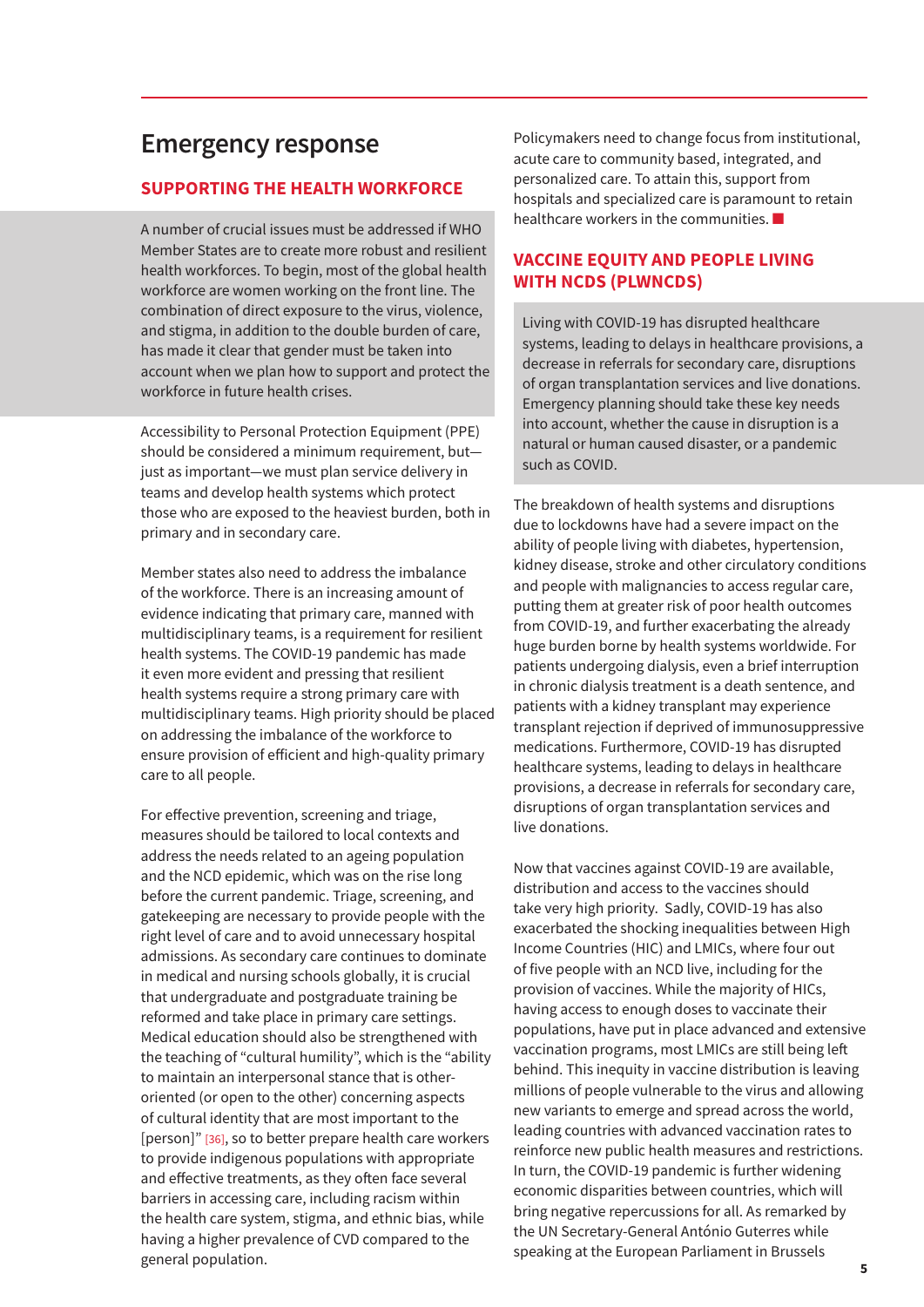"Vaccines are our only way out of this crisis. They must be considered as a global public good, available and affordable to all", adding that "Vaccine equity is not only the greatest moral test of our times. It is also a matter of effectiveness".

Ensuring equitable access to vaccines is of vital importance to end the pandemic and prevent millions of deaths. This requires extraordinary measures and global collaboration. International support and adequate funding to programs aimed at collaborating to accelerate development, production, and equitable access to COVID-19 tests, treatments, and vaccines, such as the **[Access to COVID-19 Tools \(ACT\)](https://www.who.int/initiatives/act-accelerator/about)  [Accelerator](https://www.who.int/initiatives/act-accelerator/about)**, are critical, alongside sharing technology and manufacturing know-how, to ensuring equitable access to vaccines.

Following a call from the G20 leaders in March 2020, the ACT Accelerator was launched in April 2020 by the WHO, European Commission, France and The Bill & Melinda Gates Foundation. It brings together governments, scientists, businesses, civil society, and global health organizations, focusing on four pillars for equitable distribution of COVID-19 tools to those countries most in need: Diagnostics, Therapeutics and Vaccines (also known as COVAX), with the Health Systems Connector pillar working across the other three [37]. **[COVAX](https://www.who.int/initiatives/act-accelerator/covax)**, the vaccines pillar of the ACT Accelerator, aims to ensure that every country receives fair and equitable access to safe and effective COVID-19 vaccines.

As people living with NCDs are at higher risk of negative health outcomes from COVID-19 due to their impaired immune systems and presence of co-morbidities, particularly people on dialysis and transplantation, as these are the leading global risk factors for death from COVID-19 [38], global efforts need to be put in place to deploy vaccination efficiently and equitably to these vulnerable and high-risk groups [9] in all countries. In addition, it is recommended that early vaccination should be prioritized for these populations, simultaneously with the elderly, and "administered regardless of whether patients have previously had COVID-19 or have positive IgG titres for SARS-CoV-2" [39].

While the development of COVID-19 vaccines has been extraordinarily fast, the current supply cannot match the demand. Therefore, the global effort to respond to COVID-19 needs not only to include innovations in international supply chain to distribute vaccines globally, but also to boost LMICs' capacity to produce the vaccines locally.

The Global Coalition for Circulatory Health strongly endorses the 74th World Health Assembly resolution on Strengthening local production of medicines and other health technologies to improve access [40] and its call to Member States to "strengthen their leadership, commitment and support in promoting the establishment and strengthening of quality and sustainable local production of medicines and other health technologies", "further engaging in North– South and South–South development cooperation, partnerships and networks to build and improve the transfer of technology related to health innovation". Building capacity for local production of vaccines in LMICs, including voluntary transfer of intellectual property and know-how, through initiatives such as the **[WHO COVID-19 Technology Access Pool \(C-TAP\)](https://www.who.int/initiatives/covid-19-technology-access-pool)**, is essential to scale up vaccination efforts.

Global equitable access to vaccines is thus an urgent and critical need not only to protect vulnerable people living with NCDs and health care workers, but also to mitigate the public health and economic impact of the pandemic, as no one is safe until everyone is safe.■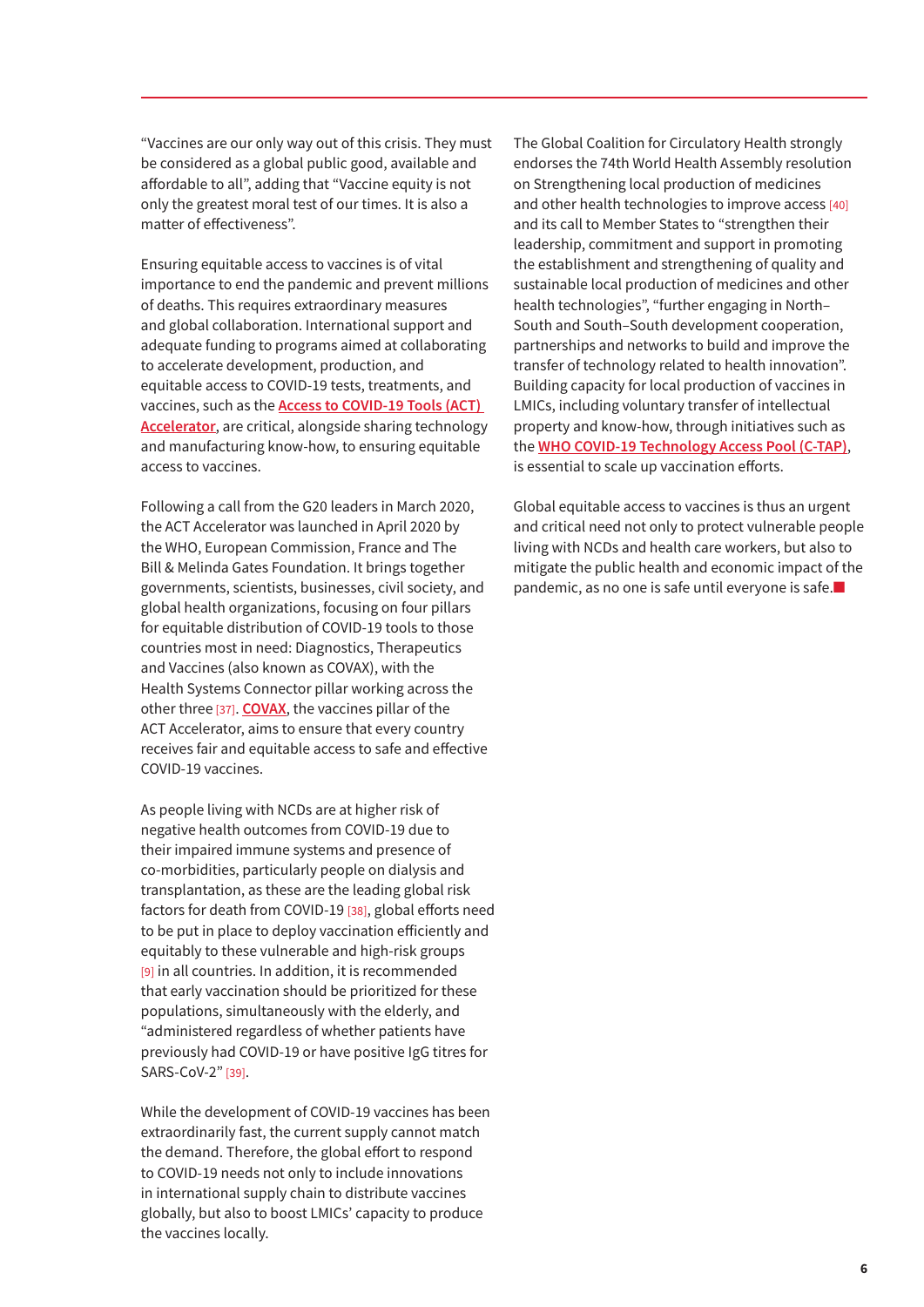## **Emergency preparedness**

#### **TRANSITIONING TO NEW MODELS OF QUALITY CIRCULATORY HEALTH CARE: TELEMEDICINE**

The challenges presented by the COVID-19 pandemic on circulatory health care are distinctive and constantly evolving. Such challenges include a shift towards sedentary behaviours, reduced access to health care providers, resource restrictions, and delayed or non-treatment. This has, in turn, stimulated flexibility and innovation in models of CV health care delivery to address patient needs; these innovations will, in all likelihood, extend beyond the COVID-19 pandemic and the specific locales in which they have been used. Such a transition offers an unprecedented opportunity to bridge historical care gaps and improve global circulatory health care.

In particular, there has been an increase in the use of telemedicine (via telephone or video) for circulatory health care delivery [41]. Telemedicine offers potential to address long-standing inequities in access to global circulatory health care. In the short term, telemedicine maintains links between health care providers and patients, while complying with social distancing and self-isolation requirements. Extending beyond pandemic times, telemedicine is likely to improve or initiate care delivery for individuals with mobility issues and those in remote or underserved communities.

Given the potential for expanded health care and the associated cost savings [41], we are likely to see incorporation of telemedicine into modern circulatory care going forward. It is therefore critical in this transition to ensure equitable access and care delivery still adheres to best clinical practices. Presently, data in this area are limited, however a recent American study showed that female, non–English-speaking, older, and poorer patients were less likely to access remote care options suggesting possible issues in equitable access [42]. Such issues are more pronounced in lowincome countries (LICs), and LMICs [43]. A second study corroborated several of these findings but also showed that providers were less likely to prescribe medicines or order diagnostic tests during telemedicine visits compared to in-person visits [44]. While the reasons for these observations are unclear, they suggest that remote cardiovascular care can contribute to or maintain care gaps and continued optimization of telemedicine delivery is needed to deliver its promise. ■

#### **TRANSITION TO NEW MODELS OF QUALITY CIRCULATORY HEALTH CARE: SELF-MONITORING**

High blood pressure is the most important reversible risk factor for recurrent stroke, with relative risk increasing by about one third for every 10mmHg increase in systolic blood pressure [45]. People who have survived previous stroke or transient ischaemic attack (TIA) are at particularly high risk of subsequent stroke [46]. One of the key reasons for this is that control of blood pressure is frequently sub-optimal with significant proportions of individuals remaining above target levels recommended in guidelines [47–49]. Potentially modifiable reasons for poor control include clinical inertia, poor adherence to medication, organisational failure, cost of healthcare services and medicines, and lack of engagement of carers. Carers can play a key role in supporting adherence after stroke [50], but previous trials of interventions to improve adherence with anti-hypertensives post stroke have failed to consider this [51]. Solutions need to address all four factors [52–55].

Most management of hypertension is undertaken in primary care, and it is therefore necessary for interventions to be delivered in this setting [56]. Given the increasing workload demands on primary care, interventions need to ideally reduce, not increase, workload [57]. Self-management is potentially attractive in this regard but not all patients want/are able to do this.

It has been demonstrated that General Practitioner (GP) supervised self-monitoring and self-management solutions are effective at lowering blood pressure in primary care [58–60]. These appear to work by improving patient adherence and increasing appropriate prescription of anti-hypertensive medication (reduction of clinical inertia) [51,61]. Multiple BP measures at home provide better estimates of long-term risk than clinic readings [62]. Technological advances mean that even basic mobile phones can be used to transmit results to supervising clinicians with simple reports incorporated into routine practice data therefore potentially revolutionising the organisation of care [63]. Such phones are not commonplace for all age groups or across all resource settings: as of 2015, 93% own and use a mobile phone, 83% of those 65-74, 50% of those over 75 [64]. Smart phone use is fast increasing with 70% of adults now using one, albeit with lower market penetrance in older people (2013: 20% 65-75, 5% 75+; 2015: 28% 65-74, 8% >75). Similar numbers of those over 65 use tablets or laptops to access the internet as opposed to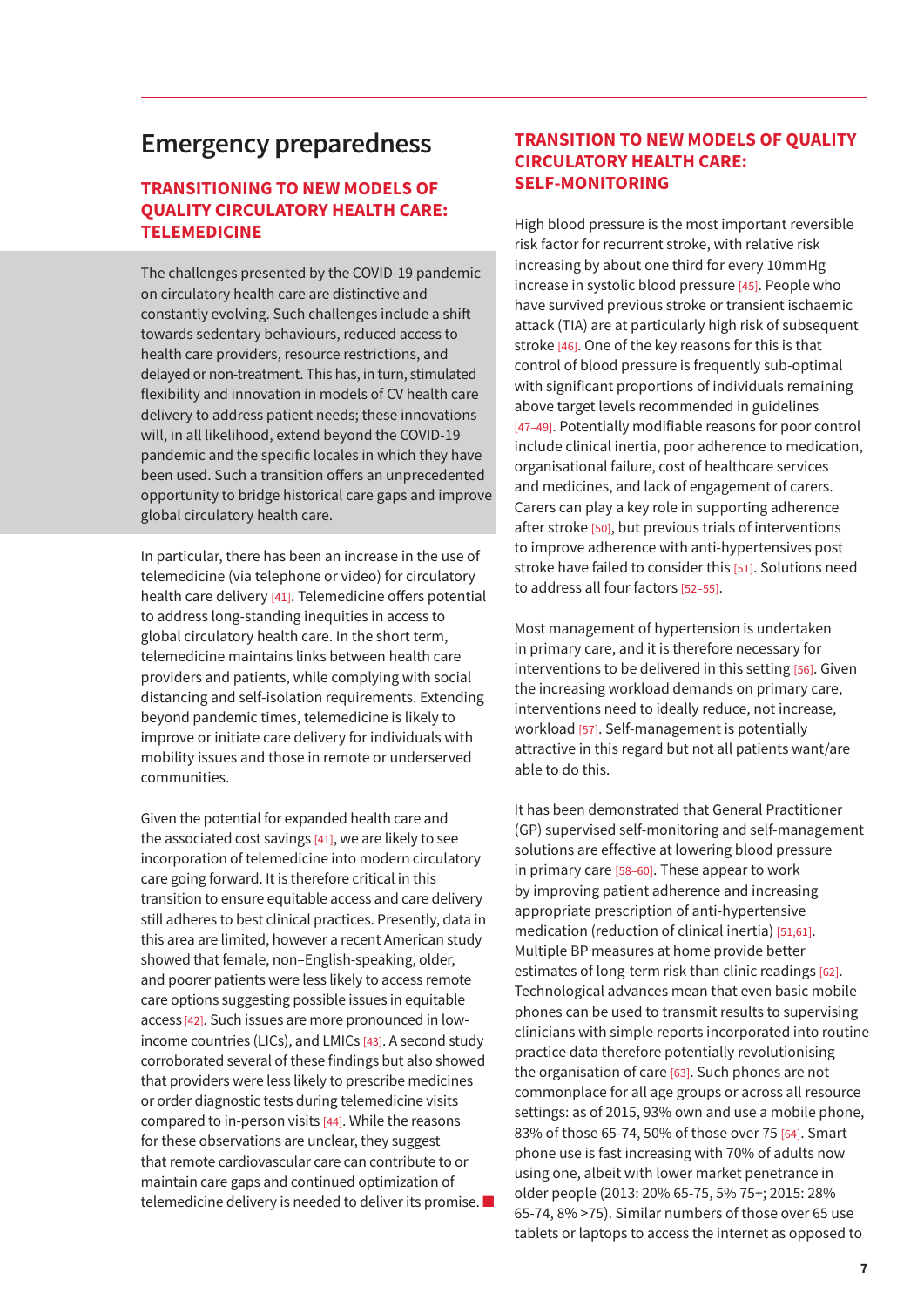desktop computers. Monitoring clinicians can contact users as necessary, and users can be automatically informed by text, app notification or email of the rolling average of their results, their level of control and advised if they need to adjust their medication or contact their clinician.

Given the potential mobility problems that can follow stroke, interventions reducing the need to travel to GP surgeries are appropriate for this population. Increasing GP workload also means that reducing the need for home visits and potentially improving efficiency via greater use of tele-monitoring systems has face validity.

Self-monitoring/management is not a universal panacea however and appears to have reduced impact in resistant hypertension: our individual patient data meta-analysis of self-monitoring suggests reduced effectiveness in those with very high baseline blood pressure and/or multiple medications. Reduced adherence to medication is the major cause of resistant hypertension and can be detected by simple urine assays [65]. Identification of such issues earlier in the care pathway might significantly improve control and reduce workload by facilitating discussion and active management of barriers. The evidence for patient self-management being cost effective [57, 59] is particularly important for countries with dispersed and rural populations, but also wherever access to healthcare is limited or difficult or becomes disrupted (as during a pandemic). ■

#### **TRANSITIONING TO NEW MODELS OF QUALITY CIRCULATORY HEALTH CARE: PATIENT CO-CREATION**

As public health has developed as a discipline, patients and patient representative groups have consistently advocated that nothing should be |decided or produced without their engagement in the decision-making and creation process: "nothing about us without us". Patient engagement must be employed along the entire value chain of healthcare and across the full spectrum of healthcare services, including promotion, prevention, treatment, rehabilitation, and palliation.

Over the last decade a group of uber patient advocates have been working with enlightened health systems and pharmaceutical companies to support the integration of healthcare value chains by engaging at the very start of the value chain in the research and development of medicines, health devices and services. This engagement then matures and

progresses onwards into collaborating with regulators and even the health technology assessment bodies to ensure patients have timely access to safe, quality and patient centric innovative medicines, vaccines, gene and cell therapies and medical devices.

Co-production taps into perspectives and insights of patients and carers with 'lived experiences' of one or more particular conditions. They are often best placed to comment and advise on what medicines, support and services make a positive difference to their lives. If it is all done well, co-production helps to ground discussions, and to maintain a patientcentred perspective. Co-production, when extended into the ecosystem surrounding the pandemic, must be a part of a range of approaches that should include citizen involvement, participation, engagement, and consultation. It can become the cornerstone of selfcare, of patient-centred care approaches in future pandemics.

Public health systems, especially during an emergency, have traditionally always adopted a top-down and centrally controlled response. During the early stages of the pandemic this central response tended to ignore patient engagement and many countries used their public health's legal, policy and practice to institute and enforce lockdowns that adversely impact patients as their access to treatment and support was disrupted. Trending as #LockdownsWithOutPlan on the social media, it was clear from the postings that most shielding programmes were creating severe hardship and morbidity among patient groups.

At the 74th World Health Assembly, the European Union and 29 other Member States proposed the Resolution WHA 17.3 Strengthening WHO preparedness for and response to health emergencies. The resolution has called for a whole-of-government and whole-of-society response within the Member States and proposed that there should be a permanent mechanism and framework set for the coordination and inclusive collaboration among all stakeholders during public health emergencies.

The World Health Assembly has accepted that they will set up a Member States' Working Group on Strengthening WHO preparedness and response to health emergencies and this will be open to all Member States as well as work with other relevant bodies, organizations, non-State actors and any others with relevant information and experience. Patient groups have an open invite and clear mandate to participate in this body. The WHO has also demonstrated its commitment to progress through initiatives like the inauguration of its new Hub for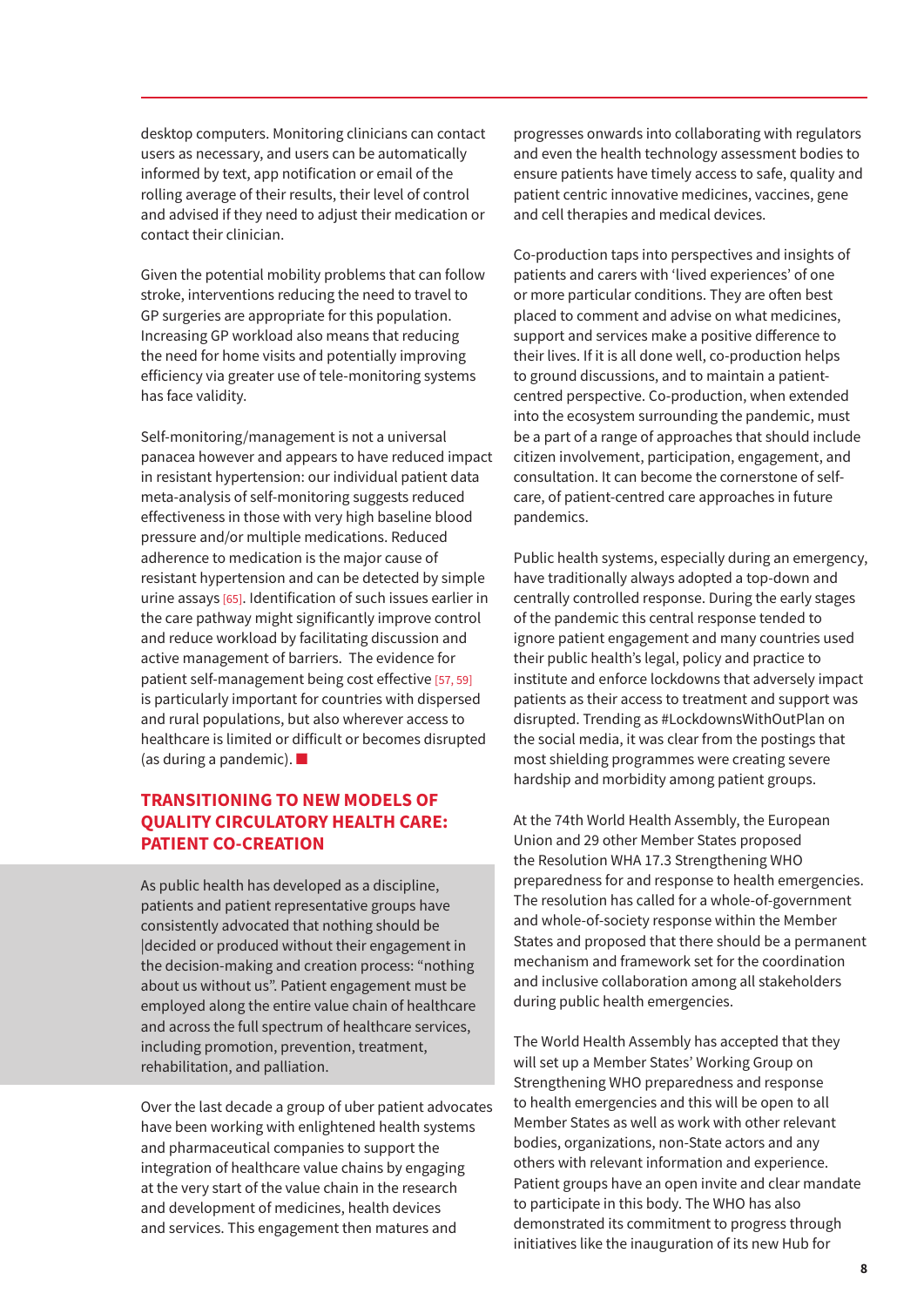Pandemic and Epidemic Intelligence in Berlin. It is essential that civil society organizations, patient representative groups, United Nations agencies, and Member States work together to collaboratively build back better and co-produce a robust pandemic prepared global health governance and control system through this framework if they are to prevent a similar syndemic in the future. ■

#### **FISCAL POLICIES FOR HEALTH**

Tobacco use, alcohol use, and consumption of unhealthy foods (such as sugar-sweetened beverages (SSBs), or food artificially high in salt) are leading risk factors for the development of NCDs, including hypertension, diabetes, kidney disease, stroke, and other circulatory conditions. These are the very same underlying conditions that have put so many people at an increased risk of severe illness and death from COVID-19.

The co-occurring and interlinked nature of CVD and COVID-19 pandemics has made it clear that recovery from COVID-19 and future preparedness will require concerted action to address underlying risk factors for CVD, including through greater investment in disease prevention and health promotion policies. To date, these measures have largely been left out of conversations about pandemic preparedness [66]. Fiscal policies, in particular – including taxes on health-harming commodities like tobacco, alcohol, and sugar-sweetened beverages (SSBs) – have a critical role to play in 'building back better' a supporting future pandemic preparedness.

There is strong global evidence to indicate that excise taxes are highly effective on three levels: first, at reducing the consumption of tobacco, alcohol, and SSBs in both high- and low-income countries, second, saving on healthcare expenditure, and third, simultaneously boosting government revenues [67]. Estimates suggest that a global increase in excise taxes to raise the prices on alcohol, tobacco, and SSBs by 20% over 50 years could avert more than 18 million premature deaths, while at the same time increasing government revenues by US\$1987billion [68]. The health benefits of increased excise taxes on these unhealthy products would go a long way towards investments in Universal Health Coverage (UHC), supporting future pandemic preparedness (including by reducing the NCD-related burden on health care systems), and creating healthier populations which are more resilient to future infectious disease outbreaks or pandemics. In addition, this would respond to the

very aggressive marketing strategies of unhealthy commodity industries, such as linking their products with the work of health professionals, emergency services, and other frontline workers during the pandemic.

The revenue-generation potential of health taxes is also of critical importance during this time. Governments, saddled with large budget deficits as a result of last year's economic downturn [69], must find the fiscal space for continued public spending on essential health services and social supports as well as investment in future pandemic preparedness. Raising health taxes could help to cover the costs of this spending.

A recent study by the Centre for Global Development estimates that increasing taxes on tobacco, alcohol, and SSBs could halve revenue shortfalls associated with increased spending stemming from the pandemic in LMICs [70]. Policymakers might also consider earmarking revenues from health taxes for spending on health promotion and preventive measures. Already a small number of countries have begun to explore this practice as a way to prioritize resources for health during the COVID-19 pandemic [71]. ■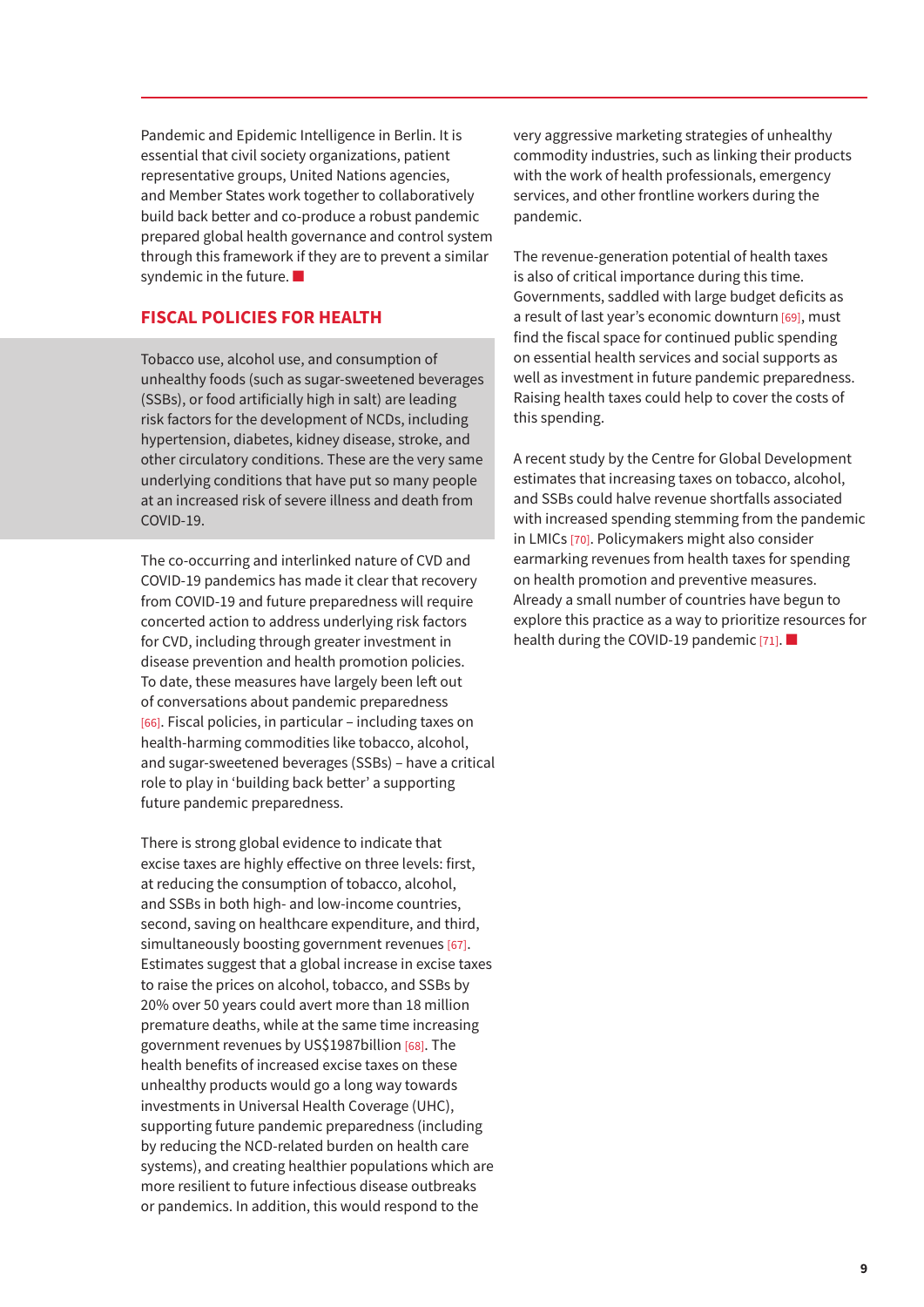# **Summary of recommendations**

The COVID-19 pandemic has strong negative influence on circulatory diseases, especially for patients with vascular risk factors and NCDs, and this includes access to all medical care facilities such as primary care, acute services or after care and rehabilitation. The Global Coalition for Circulatory Health is a global network of professional federations and organisations that works to speak with one voice for better NCD services, including emergency preparedness for all patients with vascular diseases including CVD, stroke, hypertensive diseases, and others. The Coalition has noted shocking inequalities in availability of vaccines and essential medicines to fight this pandemic between HICs and LMICs, the situation in the latter being most dramatic, and strongly endorses the 74th WHA Resolution on strengthening local production of medicines and other health technologies. Furthermore, the Global Coalition for Circulatory Health recommends the following:

- As a first step, prevent, screen, and treat for circulatory conditions through national COVID-19 response and recovery plans via concerted patient co-creation and collaboration
- Increase spending and develop targeted policies to tackle CVD and NCD risk factors, including the social and commercial determinants of health, using revenues from fiscal policies (i.e., taxation of unhealthy commodities, such alcohol and tobacco products)
- Include indicators on circulatory disease prevalence, co-morbidities, and risk factors into measures of pandemic readiness, resilience, and response
- Ensure people living with circulatory conditions and in low-resource settings have good and equitable access to essential health services, including medicines, supplies and associated devices, through Primary Health Care
- Provide easy priority access to vaccination and other disease prevention methods for those with underlying circulatory risk factors
- Support and integrate the use of effective new models to deliver quality health services, especially telemedicine and initiatives to support self-care and self-empowerment

# **Conclusion: the case for investing in NCD screening/ services/integration**

In his September 2020 editorial in The Lancet, Editor-in-Chief Richard Horton boldly asserted that the global medical community was not in the midst of fighting a pandemic, but rather a syndemic – the devastating aggregate consequence of biological and societal interactions that impact health processes and outcomes. The relationship between NCDs and COVID-19 is multifaceted and complex, but it has become clear that "In the case of COVID-19, attacking NCDs will be a prerequisite for successful containment."[72]

This is particularly true for circulatory health conditions. Meta-analysis indicates that hypertension, diabetes, chronic kidney disease, and thrombotic complications have been observed as both the most prevalent and most dangerous co-morbidities in COVID-19 patients [73]. And despite the nearly incalculable physical, mental, emotional, and economic toll of this pandemic, forthcoming public health figures continue to place cardiovascular disease as the number one cause of death across the globe in the year 2020 [74].

The world simply cannot wait for the next pandemic to invest in NCDs. Social determinants of health cannot be addressed only through the healthcare system, but a more holistic multi-sectoral approach with at its basis the Sustainable Development Goals (SDGs) is needed to truly address social and economic inequalities and build more resilient systems. Yet there is reason for hope: the 2019 UN Political Declaration on UHC provides a strong framework for building more resilient health systems, with explicit calls for investment in NCDs and references to fiscal policies that put such investment firmly within reach. By further cementing the importance of addressing circulatory health in a future Framework Convention on Emergency Preparedness, WHO Member States can take concrete steps towards a pandemic-free future. ■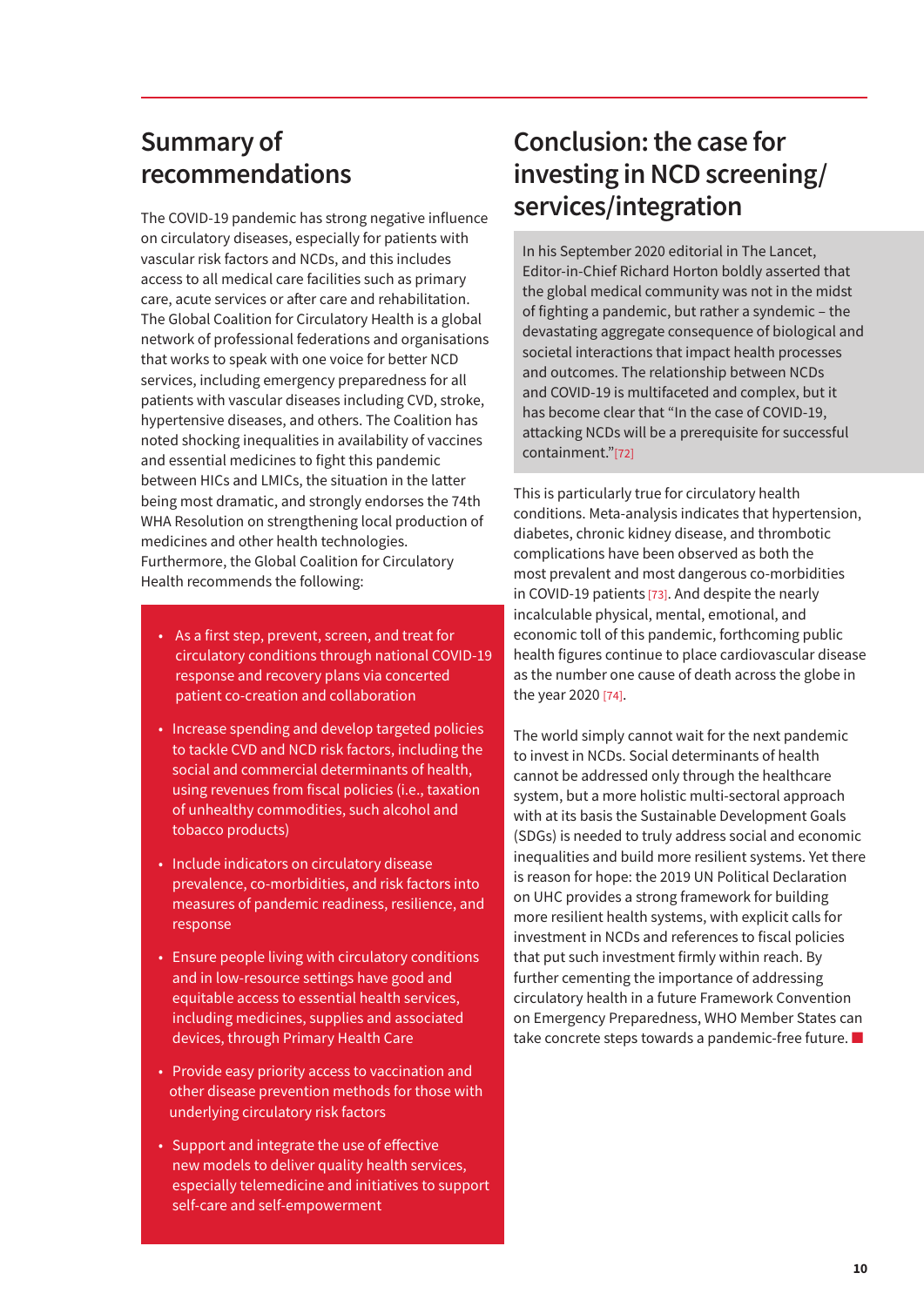#### **ACKNOWLEDGEMENTS**

This is a publication of the Global Coalition for Circulatory Health (Global Coalition, GCCH).

The GCCH would like to thank the following authors:

#### **FRAMEWORK CONVENTION ALLIANCE FOR TOBACCO CONTROL**

**Ms. Leslie Rae Ferat,** Framework Convention Alliance for Tobacco Control, Canada

**Ms. Ryan Forrest,** Framework Convention Alliance for Tobacco Control, Canada

#### **INTERNATIONAL ALLIANCE OF PATIENTS' ORGANIZATIONS**

**Mr. Kawaldip Sehmi,** International Alliance of Patients' Organizations, United Kingdom

#### **INTERNATIONAL ATHEROSCLEROSIS SOCIETY**

**Dr. Raul D. Santos,** International Atherosclerosis Society, Italy; Heart Institute, University of São Paulo Medical School Hospital, Brazil; Hospital Israelita Albert Einstein, Brazil

#### **INTERNATIONAL COUNCIL OF NURSES**

**Mr. David Stewart,** International Council of Nurses, Switzerland

#### **INTERNATIONAL DIABETES FEDERATION**

**Prof. Andrew JM Boulton,** International Diabetes Federation, Belgium; University of Manchester, United Kingdom

**Ms. Beatriz Yáñez Jiménez,** International Diabetes Federation, Belgium

**Mr. Phil Riley,** International Diabetes Federation, Belgium

#### **INTERNATIONAL SOCIETY OF HYPERTENSION**

**Dr. Dylan Burger,** International Society of Hypertension, United Kingdom; Kidney Research Centre, Ottawa Hospital Research Institute, University of Ottawa, Canada

**Dr. Erika S. W. Jones,** International Society of Hypertension, United Kingdom; University of Cape Town, South Africa

**Dr. Maciej Tomaszewski,** International Society of Hypertension, United Kingdom; Faculty of Medicine, Biology and Health, University of Manchester, United Kingdom; Manchester University NHS Foundation Trust, United Kingdom

#### **INTERNATIONAL SOCIETY OF NEPHROLOGY**

**Ms. Maria Rita Milanese,** International Society of Nephrology, Belgium

**Mr. Paul Laffin,** International Society of Nephrology, Belgium

**Prof. Vivekanand Jha,** International Society of Nephrology, Belgium; The George Institute for Global Health, India

#### **WORLD FEDERATION OF PUBLIC HEALTH ASSOCIATIONS**

**Dr. Bettina Borisch,** World Federation of Public Health Associations, Switzerland; Institute for Global Health, University of Geneva, Switzerland

**Dr. Michael Moore,** World Federation of Public Health Associations, Switzerland; The George Institute for Global Health, Australia; University of Canberra, Australia

#### **WORLD HEART FEDERATION**

**Dr. Jean-Luc Eiselé,** World Heart Federation, Switzerland

**Prof. Daniel Piñeiro,** World Heart Federation, Switzerland; University of Buenos Aires, Argentina

**Prof. Fausto J. Pinto,** World Heart Federation, Switzerland; Faculty of Medicine, University of Lisbon, Portugal; Santa Maria University Hospital, Portugal

#### **WORLD HYPERTENSION LEAGUE**

**Prof. Daniel T. Lackland,** World Hypertension League, United States; Medical University of South Carolina, United States

**Prof. Paul K. Whelton,** World Hypertension League, United States; School of Public Health & Tropical Medicine, Tulane University, United States

**Prof. Xin-Hua Zhang,** World Hypertension League, China; Beijing Hypertension League Institute, China

#### **WORLD ORGANIZATION OF FAMILY DOCTORS**

**Dr. Anna Stavdal,** World Organization of Family Doctors, Norway

**Dr. Donald Li,** World Organization of Family Doctors,

Hong Kong, China

**Prof. Richard Hobbs,** World Organization of Family Doctors, United Kingdom; University of Oxford, United Kingdom

#### **WORLD STROKE ORGANIZATION**

**Prof. Jeyaraj Durai Pandian,** World Stroke Organization, Switzerland; Christian Medical College, India

**Prof. Michael Brainin,** World Stroke Organization, Switzerland; Danube University Krems, Austria

**Prof. Valery Feigin,** World Stroke Organization, Switzerland; National Institute for Stroke and Applied Neurosciences, Auckland University of Technology, New Zealand

#### **WITH ADDITIONAL THANKS TO THE FOLLOWING**

#### **FOR THEIR CONTRIBUTIONS AND SUPPORT:**

- **Ms. Kelcey Armstrong-Walenczak**
- **Ms. Maria Fredin Grupper**
- **Mr. Jeremiah Mwangi**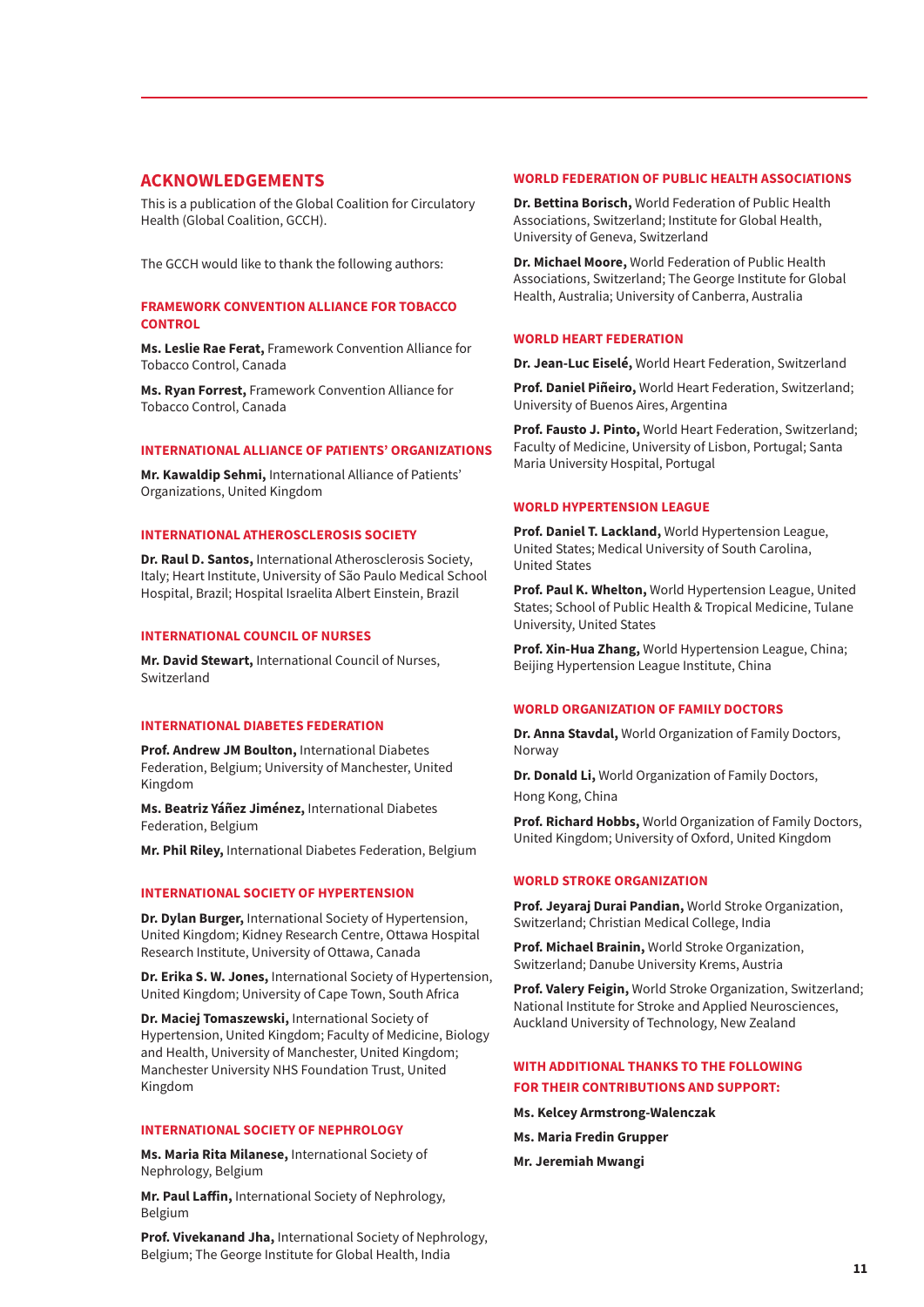#### **REFERENCES**

[1] Wu J, Mamas MA, Mohamed MO, Kwok CS, Roebuck C, Humberstone B, et al. Place and causes of acute cardiovascular mortality during the COVID-19 pandemic. Heart 2020:heartjnl-2020-317912. https://doi.org/10.1136/heartjnl-2020-317912.

[2] Rossen LM, Gold JAW, Ahmad FB, Sutton PD, Branum AM. Trends in the distribution of COVID-19 deaths by age and race/ethnicity — United States, April 4–December 26, 2020. Ann Epidemiol 2021;62:66–8. https://doi.org/10.1016/j. annepidem.2021.06.003.

[3] Baqui P, Bica I, Marra V, Ercole A, van der Schaar M. Ethnic and regional variations in hospital mortality from COVID-19 in Brazil: a cross-sectional observational study. Lancet Glob Health 2020;8:e1018–26. https://doi.org/10.1016/S2214- 109X(20)30285-0.

[4] Liu L, Wang D, Brainin M, Elkind MSV, Leira E, Wang Y. Approaches to global stroke care during the COVID-19 pandemic. Stroke Vasc Neurol 2020;5:107–9. https://doi.org/10.1136/svn-2020-000429.

[5] Richardson S, Hirsch JS, Narasimhan M, Crawford JM, McGinn T, Davidson KW, et al. Presenting Characteristics, Comorbidities, and Outcomes Among 5700 Patients Hospitalized With COVID-19 in the New York City Area. JAMA 2020;323:2052–9. https://doi.org/10.1001/jama.2020.6775.

[6] Banerjee A, Chen S, Pasea L, Lai AG, Katsoulis M, Denaxas S, et al. Excess deaths in people with cardiovascular diseases during the COVID-19 pandemic. Eur J Prev Cardiol 2021:zwaa155. https://doi.org/10.1093/eurjpc/zwaa155.

[7] Alexander GC, Tajanlangit M, Heyward J, Mansour O, Qato DM, Stafford RS. Use and Content of Primary Care Office-Based vs Telemedicine Care Visits During the COVID-19 Pandemic in the US. JAMA Netw Open 2020;3:e2021476. https://doi.org/10.1001/ jamanetworkopen.2020.21476.

[8] Carr MJ, Wright AK, Leelarathna L, Thabit H, Milne N, Kanumilli N, et al. Impact of COVID-19 on diagnoses, monitoring, and mortality in people with type 2 diabetes in the UK. Lancet Diabetes Endocrinol 2021;9:413–5. https://doi.org/10.1016/S2213- 8587(21)00116-9.

[9] Francis A, Baigent C, Ikizler TA, Cockwell P, Jha V. The urgent need to vaccinate dialysis patients against severe acute respiratory syndrome coronavirus 2: a call to action. Kidney Int 2021;99:791–3. https://doi.org/10.1016/j.kint.2021.02.003.

[10] Choi EM. COVID-19 vaccines for low- and middle-income countries. Trans R Soc Trop Med Hyg 2021:trab045. https://doi. org/10.1093/trstmh/trab045.

[11] Martinez R, Lloyd-Sherlock P, Soliz P, Ebrahim S, Vega E, Ordunez P, et al. Trends in premature avertable mortality from non-communicable diseases for 195 countries and territories, 1990-2017: a population-based study. Lancet Glob Health 2020;8:e511–23. https://doi.org/10.1016/S2214-109X(20)30035-8.

[12] Li SL, Pereira RHM, Prete Jr CA, Zarebski AE, Emanuel L, Alves PJH, et al. Higher risk of death from COVID-19 in lowincome and non-White populations of São Paulo, Brazil. BMJ Glob Health 2021;6:e004959. https://doi.org/10.1136/ bmjgh-2021-004959.

[13] Miller BL. Science Denial and COVID Conspiracy Theories: Potential Neurological Mechanisms and Possible Responses. JAMA 2020;324:2255–6. https://doi.org/10.1001/jama.2020.21332.

[14] Malta M, Vettore MV, da Silva CMFP, Silva AB, Strathdee SA. Political neglect of COVID-19 and the public health consequences in Brazil: The high costs of science denial. EClinicalMedicine 2021;35:100878. https://doi.org/10.1016/j. eclinm.2021.100878.

[15] Machado Silva H. The Brazilian Scientific Denialism Through The American Journal of Medicine. The American Journal of Medicine 2021;134:415–6. https://doi.org/10.1016/j.amjmed.2021.01.003.

[16] Borba MGS, Val FFA, Sampaio VS, Alexandre MAA, Melo GC, Brito M, et al. Effect of High vs Low Doses of Chloroquine Diphosphate as Adjunctive Therapy for Patients Hospitalized With Severe Acute Respiratory Syndrome Coronavirus 2 (SARS-CoV-2) Infection: A Randomized Clinical Trial. JAMA Network Open 2020;3:e208857–e208857. https://doi.org/10.1001/ jamanetworkopen.2020.8857.

[17] Alwan NA, Burgess RA, Ashworth S, Beale R, Bhadelia N, Bogaert D, et al. Scientific consensus on the COVID-19 pandemic: we need to act now. Lancet 2020;396:e71–2. https://doi.org/10.1016/S0140-6736(20)32153-X.

[18] Visseren FLJ, Mach F, Smulders YM, Carballo D, Koskinas KC, Bäck M, et al. 2021 ESC Guidelines on cardiovascular disease prevention in clinical practice: Developed by the Task Force for cardiovascular disease prevention in clinical practice with representatives of the European Society of Cardiology and 12 medical societies With the special contribution of the European Association of Preventive Cardiology (EAPC). European Heart Journal 2021;42:3227–337. https://doi.org/10.1093/eurheartj/ ehab484.

[19] Williamson EJ, Walker AJ, Bhaskaran K, Bacon S, Bates C, Morton CE, et al. OpenSAFELY: factors associated with COVID-19 death in 17 million patients. Nature 2020;584:430–6. https://doi.org/10.1038/s41586-020-2521-4.

[20] Gibertoni D, Reno C, Rucci P, Fantini MP, Buscaroli A, Mosconi G, et al. COVID-19 incidence and mortality in non-dialysis chronic kidney disease patients. PLoS One 2021;16:e0254525. https://doi.org/10.1371/journal.pone.0254525.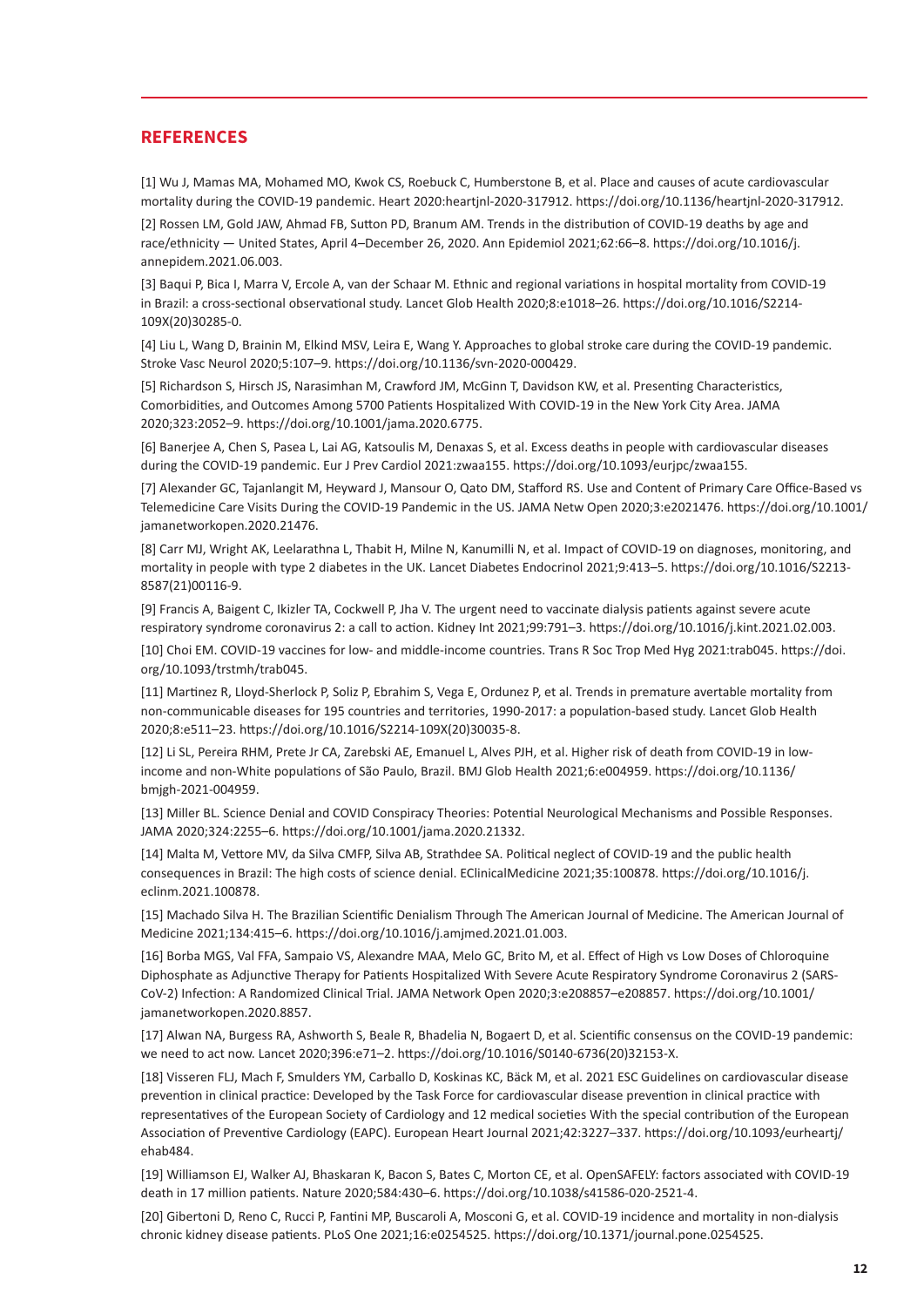[21] Mai F, Del Pinto R, Ferri C. COVID-19 and cardiovascular diseases. J Cardiol 2020;76:453–8. https://doi.org/10.1016/j. jjcc.2020.07.013.

[22] Singh AK, Khunti K. Assessment of risk, severity, mortality, glycemic control and antidiabetic agents in patients with diabetes and COVID-19: A narrative review. Diabetes Res Clin Pract 2020;165:108266. https://doi.org/10.1016/j.diabres.2020.108266.

[23] Clift AK, Coupland CAC, Keogh RH, Diaz-Ordaz K, Williamson E, Harrison EM, et al. Living risk prediction algorithm (QCOVID) for risk of hospital admission and mortality from coronavirus 19 in adults: national derivation and validation cohort study. BMJ 2020;371:m3731. https://doi.org/10.1136/bmj.m3731.

[24] Pifarré i Arolas H, Vidal-Alaball J, Gil J, López F, Nicodemo C, Saez M. Missing Diagnoses during the COVID-19 Pandemic: A Year in Review. Int J Environ Res Public Health 2021;18:5335. https://doi.org/10.3390/ijerph18105335.

[25] Roy CM, Bollman EB, Carson LM, Northrop AJ, Jackson EF, Moresky RT. Assessing the indirect effects of COVID-19 on healthcare delivery, utilization and health outcomes: a scoping review. Eur J Public Health 2021:ckab047. https://doi. org/10.1093/eurpub/ckab047.

[26] Rennert-May E, Leal J, Thanh NX, Lang E, Dowling S, Manns B, et al. The impact of COVID-19 on hospital admissions and emergency department visits: A population-based study. PLoS One 2021;16:e0252441. https://doi.org/10.1371/journal. pone.0252441.

[27] Hussein NR, M. Saleem ZS, Ibrahim N, Musa DH, Naqid IA. The impact of COVID-19 pandemic on the care of patients with kidney diseases in Duhok City, Kurdistan Region of Iraq. Diabetes Metab Syndr 2020;14:1551–3. https://doi.org/10.1016/j. dsx.2020.08.013.

[28] Prasad N, Bhatt M, Agarwal SK, Kohli HS, Gopalakrishnan N, Fernando E, et al. The Adverse Effect of COVID Pandemic on the Care of Patients With Kidney Diseases in India. Kidney Int Rep 2020;5:1545–50. https://doi.org/10.1016/j.ekir.2020.06.034.

[29] Sung HK, Paik JH, Lee YJ, Kang S. Impact of the COVID-19 Outbreak on Emergency Care Utilization in Patients with Acute Myocardial Infarction: a Nationwide Population-based Study. J Korean Med Sci 2021;36:e111. https://doi.org/10.3346/ jkms.2021.36.e111.

[30] Rostoker G, Issad B, Fessi H, Massy ZA. Why and how should we promote home dialysis for patients with end-stage kidney disease during and after the coronavirus 2019 disease pandemic? A French perspective. J Nephrol 2021:1–5. https://doi. org/10.1007/s40620-021-01061-7.

[31] Sankaranarayanan R, Hartshorne‐Evans N, Redmond‐Lyon S, Wilson J, Essa H, Gray A, et al. The impact of COVID‐19 on the management of heart failure: a United Kingdom patient questionnaire study. ESC Heart Fail 2021;8:1324–32. https://doi. org/10.1002/ehf2.13209.

[32] Schwartz JI, Muddu M, Kimera I, Mbuliro M, Ssennyonjo R, Ssinabulya I, et al. Impact of a COVID-19 National Lockdown on Integrated Care for Hypertension and HIV. Glob Heart n.d.;16:9. https://doi.org/10.5334/gh.928.

[33] Singh K, Kaushik A, Johnson L, Jaganathan S, Jarhyan P, Deepa M, et al. Patient experiences and perceptions of chronic disease care during the COVID-19 pandemic in India: a qualitative study. BMJ Open 2021;11:e048926. https://doi.org/10.1136/ bmjopen-2021-048926.

[34] Ran J, Zhao S, Han L, Ge Y, Chong MKC, Cao W, et al. Increase in Diabetes Mortality Associated With COVID-19 Pandemic in the U.S. Diabetes Care 2021;44:e146–7. https://doi.org/10.2337/dc21-0213.

[35] Bress AP, Cohen JB, Anstey DE, Conroy MB, Ferdinand KC, Fontil V, et al. Inequities in Hypertension Control in the United States Exposed and Exacerbated by COVID‐19 and the Role of Home Blood Pressure and Virtual Health Care During and After the COVID‐19 Pandemic. Journal of the American Heart Association 2021;10:e020997. https://doi.org/10.1161/JAHA.121.020997.

[36] Hook JN, Davis DE, Owen J, Worthington Jr. EL, Utsey SO, Cultural humility: Measuring openness to culturally diverse clients. Journal of Counseling Psychology 2013;60:353–66. https://doi.org/10.1037/a0032595.

[37] ACT-Accelerator FAQ n.d. https://www.who.int/initiatives/act-accelerator/faq (accessed August 21, 2021).

[38] Combe C, Kirsch AH, Alfano G, Luyckx VA, Shroff R, Kanbay M, et al. At least 156 reasons to prioritize COVID-19 vaccination in patients receiving in-centre haemodialysis. Nephrol Dial Transplant 2021:gfab007. https://doi.org/10.1093/ndt/gfab007.

[39] Silvariño R, Ferreiro A, Seija M, Boggia J, Luzardo L, Otatti G, et al. Recomendaciones sobre la vacunación contra SARS-CoV-2 / COVID-19 en pacientes con enfermedad renal y trasplante renal. Revista Médica Del Uruguay 2021;37. https://doi. org/10.29193/rmu.37.2.11.

[40] WHA74 n.d. https://apps.who.int/gb/e/e\_wha74.html (accessed August 21, 2021).

[41] Temesgen ZM, DeSimone DC, Mahmood M, Libertin CR, Varatharaj Palraj BR, Berbari EF. Health Care After the COVID-19 Pandemic and the Influence of Telemedicine. Mayo Clin Proc 2020;95:S66–8. https://doi.org/10.1016/j.mayocp.2020.06.052.

[42] Eberly LA, Khatana SAM, Nathan AS, Snider C, Julien HM, Deleener ME, et al. Telemedicine Outpatient Cardiovascular Care During the COVID-19 Pandemic. Circulation 2020;142:510–2. https://doi.org/10.1161/CIRCULATIONAHA.120.048185.

[43] Agyemang-Duah W, Peprah C, Peprah P. Barriers to formal healthcare utilisation among poor older people under the livelihood empowerment against poverty programme in the Atwima Nwabiagya District of Ghana. BMC Public Health 2019;19:1185. https://doi.org/10.1186/s12889-019-7437-2.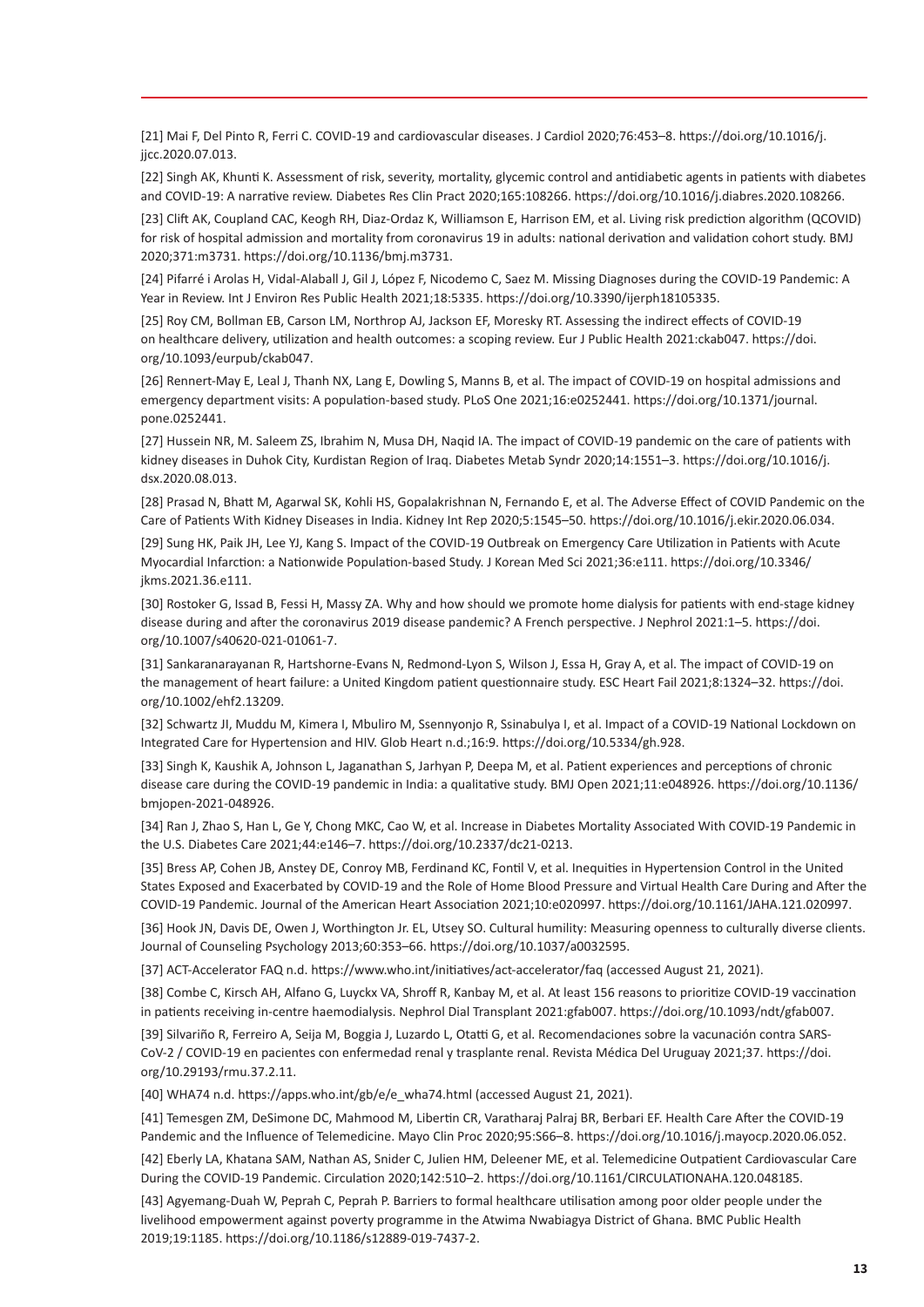[44] Yuan N, Pevnick JM, Botting PG, Elad Y, Miller SJ, Cheng S, et al. Patient Use and Clinical Practice Patterns of Remote Cardiology Clinic Visits in the Era of COVID-19. JAMA Network Open 2021;4:e214157–e214157. https://doi.org/10.1001/ jamanetworkopen.2021.4157.

[45] Law MR, Morris JK, Wald NJ. Use of blood pressure lowering drugs in the prevention of cardiovascular disease: metaanalysis of 147 randomised trials in the context of expectations from prospective epidemiological studies. Centre for Reviews and Dissemination (UK); 2009.

[46] Rothwell PM, Coull AJ, Giles MF, Howard SC, Silver LE, Bull LM, et al. Change in stroke incidence, mortality, case-fatality, severity, and risk factors in Oxfordshire, UK from 1981 to 2004 (Oxford Vascular Study). Lancet 2004;363:1925–33. https://doi. org/10.1016/S0140-6736(04)16405-2.

[47] Falaschetti E, Mindell J, Knott C, Poulter N. Hypertension management in England: a serial cross-sectional study from 1994 to 2011. The Lancet 2014;383:1912–9. https://doi.org/10.1016/S0140-6736(14)60688-7.

[48] SSNAP - Full 2016 guideline n.d. https://www.strokeaudit.org/Guideline/Full-Guideline.aspx (accessed August 21, 2021).

[49] Unger T, Borghi C, Charchar F, Khan NA, Poulter NR, Prabhakaran D, et al. 2020 International Society of Hypertension global hypertension practice guidelines. J Hypertens 2020;38:982–1004. https://doi.org/10.1097/HJH.0000000000002453.

[50] Jamison J, Graffy J, Mullis R, Mant J, Sutton S. Stroke survivors', caregivers' and GPs' attitudes towards a polypill for the secondary prevention of stroke: a qualitative interview study. BMJ Open 2016;6:e010458. https://doi.org/10.1136/ bmjopen-2015-010458.

[51] De Simoni A, Hardeman W, Mant J, Farmer AJ, Kinmonth AL. Trials to Improve Blood Pressure Through Adherence to Antihypertensives in Stroke/TIA: Systematic Review and Meta‐Analysis. J Am Heart Assoc 2013;2:e000251. https://doi. org/10.1161/JAHA.113.000251.

[52] Phillips LS, Branch WT, Cook CB, Doyle JP, El-Kebbi IM, Gallina DL, et al. Clinical inertia. Ann Intern Med 2001;135:825–34. https://doi.org/10.7326/0003-4819-135-9-200111060-00012.

[53] Glynn LG, Murphy AW, Smith SM, Schroeder K, Fahey T. Interventions used to improve control of blood pressure in patients with hypertension. Cochrane Database Syst Rev 2010:CD005182. https://doi.org/10.1002/14651858.CD005182.pub4.

[54] De Simoni A, Mant J, Sutton S. Adherence to medication in stroke survivors dependent on caregivers. Br J Gen Pract 2015;65:e789-791. https://doi.org/10.3399/bjgp15X687589.

[55] Fletcher BR, Hinton L, Hartmann-Boyce J, Roberts NW, Bobrovitz N, McManus RJ. Self-monitoring blood pressure in hypertension, patient and provider perspectives: A systematic review and thematic synthesis. Patient Educ Couns 2016;99:210– 9. https://doi.org/10.1016/j.pec.2015.08.026.

[56] Fleming DM, Cross KW, Barley MA. Recent changes in the prevalence of diseases presenting for health care. Br J Gen Pract 2005;55:589–95.

[57] Hobbs FDR, Bankhead C, Mukhtar T, Stevens S, Perera-Salazar R, Holt T, et al. Clinical workload in UK primary care: a retrospective analysis of 100 million consultations in England, 2007-14. Lancet 2016;387:2323–30. https://doi.org/10.1016/ S0140-6736(16)00620-6.

[58] McManus RJ, Mant J, Bray EP, Holder R, Jones MI, Greenfield S, et al. Telemonitoring and self-management in the control of hypertension (TASMINH2): a randomised controlled trial. Lancet 2010;376:163–72. https://doi.org/10.1016/S0140- 6736(10)60964-6.

[59] McManus RJ, Mant J, Haque MS, Bray EP, Bryan S, Greenfield SM, et al. Effect of self-monitoring and medication selftitration on systolic blood pressure in hypertensive patients at high risk of cardiovascular disease: the TASMIN-SR randomized clinical trial. JAMA 2014;312:799–808. https://doi.org/10.1001/jama.2014.10057.

[60] McKinstry B, Hanley J, Wild S, Pagliari C, Paterson M, Lewis S, et al. Telemonitoring based service redesign for the management of uncontrolled hypertension: multicentre randomised controlled trial. BMJ 2013;346:f3030. https://doi. org/10.1136/bmj.f3030.

[61] Bray EP, Jones MI, Banting M, Greenfield S, Hobbs FDR, Little P, et al. Performance and persistence of a blood pressure self-management intervention: telemonitoring and self-management in hypertension (TASMINH2) trial. J Hum Hypertens 2015;29:436–41. https://doi.org/10.1038/jhh.2014.108.

[62] Ward AM, Takahashi O, Stevens R, Heneghan C. Home measurement of blood pressure and cardiovascular disease: systematic review and meta-analysis of prospective studies. J Hypertens 2012;30:449–56. https://doi.org/10.1097/ HJH.0b013e32834e4aed.

[63] Hanley J, Fairbrother P, Krishan A, McCloughan L, Padfield P, Paterson M, et al. Mixed methods feasibility study for a trial of blood pressure telemonitoring for people who have had stroke/transient ischaemic attack (TIA). Trials 2015;16:117. https://doi. org/10.1186/s13063-015-0628-y.

[64] Adults' media use and attitudes. Ofcom 2021. https://www.ofcom.org.uk/research-and-data/media-literacy-research/ adults/adults-media-use-and-attitudes (accessed August 21, 2021).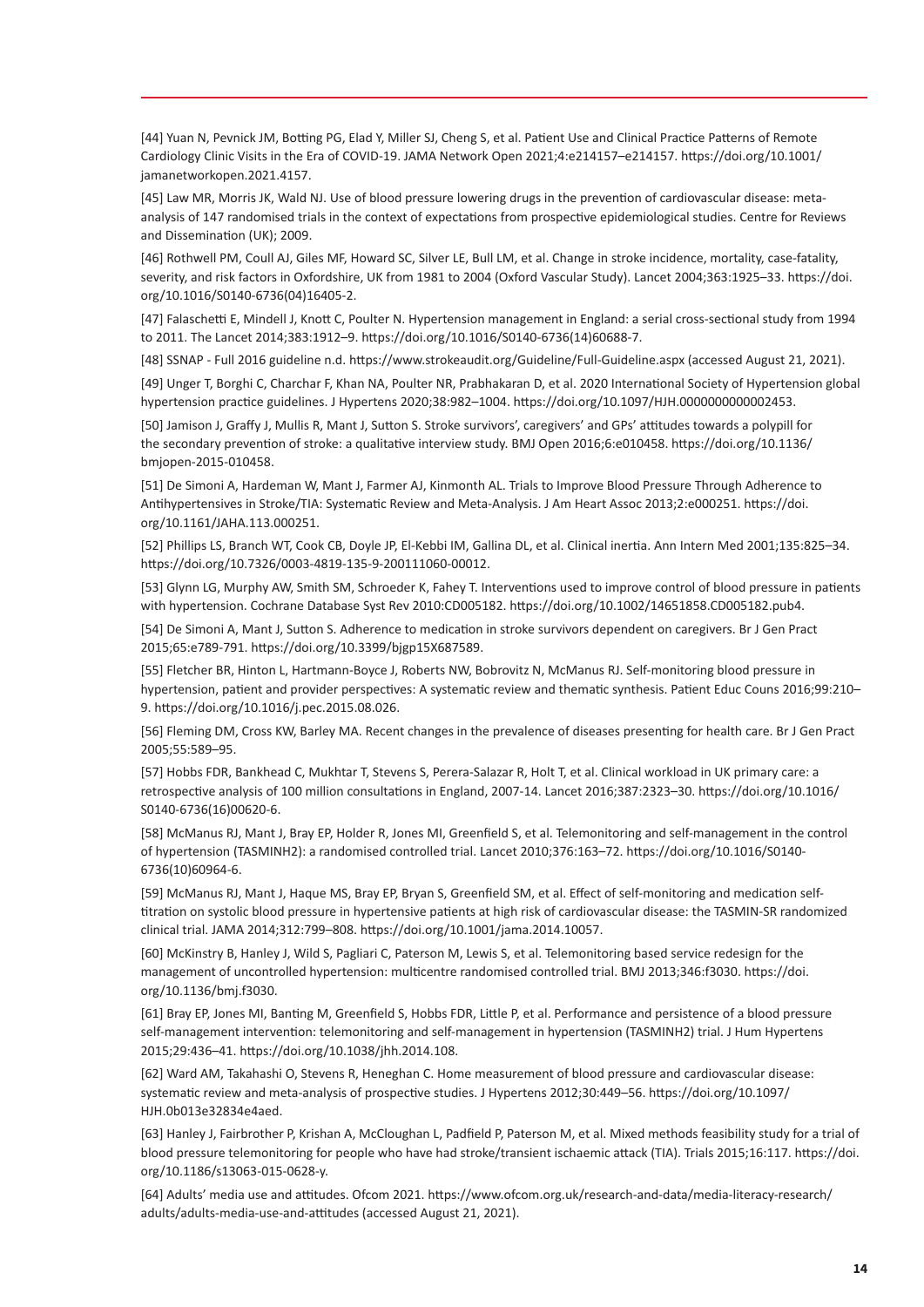[65] Tomaszewski M, White C, Patel P, Masca N, Damani R, Hepworth J, et al. High rates of non-adherence to antihypertensive treatment revealed by high-performance liquid chromatography-tandem mass spectrometry (HP LC-MS/ MS) urine analysis. Heart 2014;100:855–61. https://doi.org/10.1136/heartjnl-2013-305063.

[66] The Global Health Security Index. GHS Index n.d. https://www.ghsindex.org/ (accessed August 21, 2021).

[67] Chaloupka FJ, Powell LM, Warner KE. The Use of Excise Taxes to Reduce Tobacco, Alcohol, and Sugary Beverage Consumption. Annu Rev Public Health 2019;40:187–201. https://doi.org/10.1146/annurev-publhealth-040218-043816.

[68] Summan A, Stacey N, Birckmayer J, Blecher E, Chaloupka FJ, Laxminarayan R. The potential global gains in health and revenue from increased taxation of tobacco, alcohol and sugar-sweetened beverages: a modelling analysis. BMJ Glob Health 2020;5:e002143. https://doi.org/10.1136/bmjgh-2019-002143.

[69] World Economic Outlook, April 2021: Managing Divergent Recoveries. IMF n.d. https://www.imf.org/en/Publications/ WEO/Issues/2021/03/23/world-economic-outlook-april-2021 (accessed August 21, 2021).

[70] Using Health Taxes to Support Revenue: An Action Agenda for the IMF and World Bank. Center For Global Development n.d. https://www.cgdev.org/publication/using-health-taxes-support-revenue-action-agenda-imf-and-world-bank (accessed August 21, 2021).

[71] Ozer C, Bloom D, Martinez Valle A, Banzon E, Mandeville K, Paul J, et al. Health earmarks and health taxes: What do we know? n.d.

[72] Horton R. Offline: COVID-19 is not a pandemic. The Lancet 2020;396:874. https://doi.org/10.1016/S0140- 6736(20)32000-6.

[73] Ng WH, Tipih T, Makoah NA, Vermeulen J-G, Goedhals D, Sempa JB, et al. Comorbidities in SARS-CoV-2 Patients: a Systematic Review and Meta-Analysis. MBio n.d.;12:e03647-20. https://doi.org/10.1128/mBio.03647-20.

[74] Ahmad FB, Cisewski JA, Miniño A, Anderson RN. Provisional Mortality Data — United States, 2020 | MMWR n.d. https://www.cdc.gov/mmwr/volumes/70/wr/mm7014e1.htm (accessed August 21, 2021).